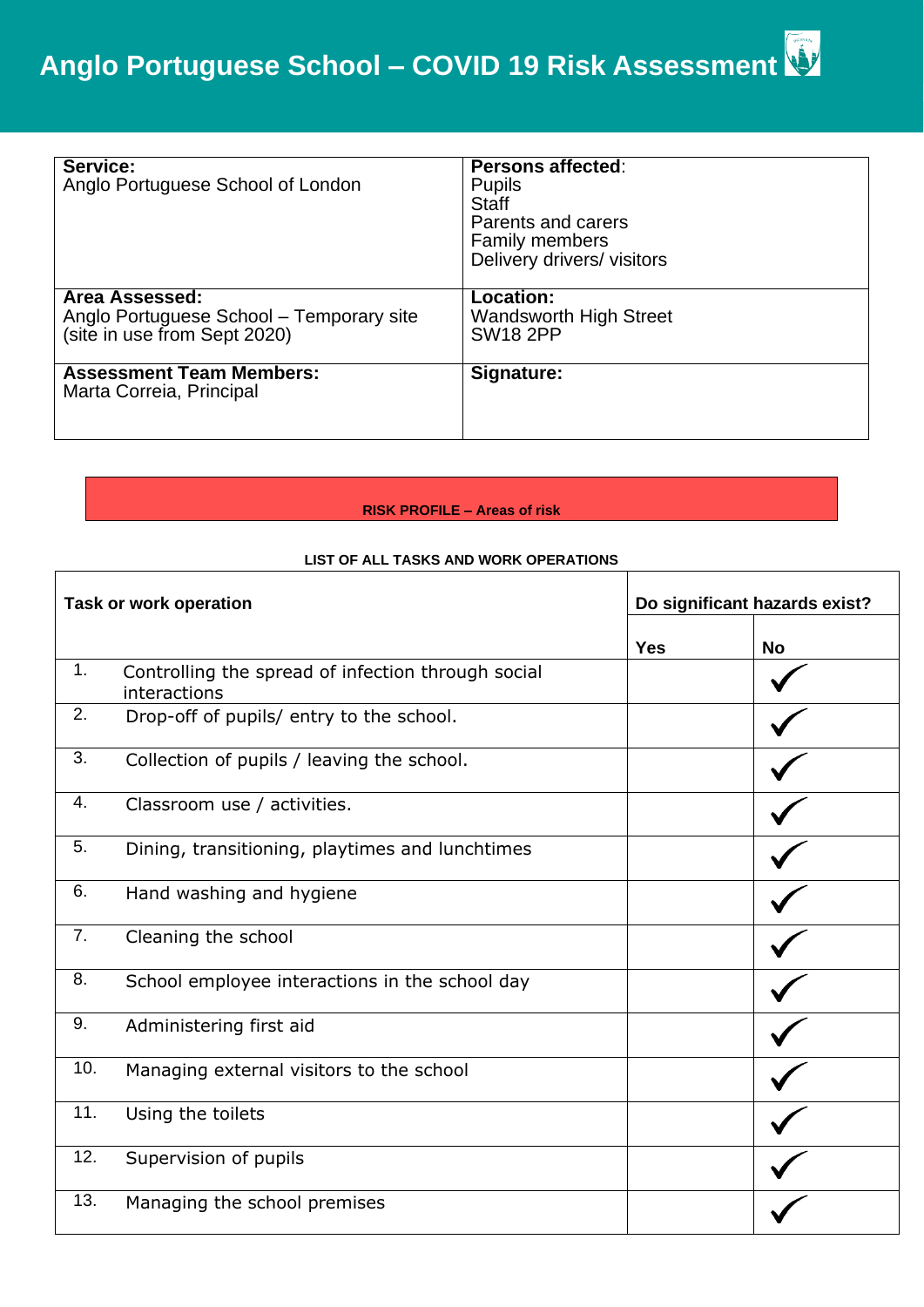| 14. | Substance management/ COSHH management                                                                                                                |  |
|-----|-------------------------------------------------------------------------------------------------------------------------------------------------------|--|
| 15. | Emergency evacuation of school                                                                                                                        |  |
| 16. | Risks to the school community (pupils, staff,<br>parents and visitors) To be updated when advice<br>is received from the London Borough of Wandsworth |  |
| 17. | Staff wellbeing                                                                                                                                       |  |
| 18. | Teaching of PE                                                                                                                                        |  |
| 19. | Teaching of Computing                                                                                                                                 |  |
| 20. | Use of outdoor equipment                                                                                                                              |  |
| 21. | Food handling and preparation                                                                                                                         |  |
| 22. | <b>Educational Visits</b>                                                                                                                             |  |
| 23. | Responding to suspected and confirmed case of COVID 19                                                                                                |  |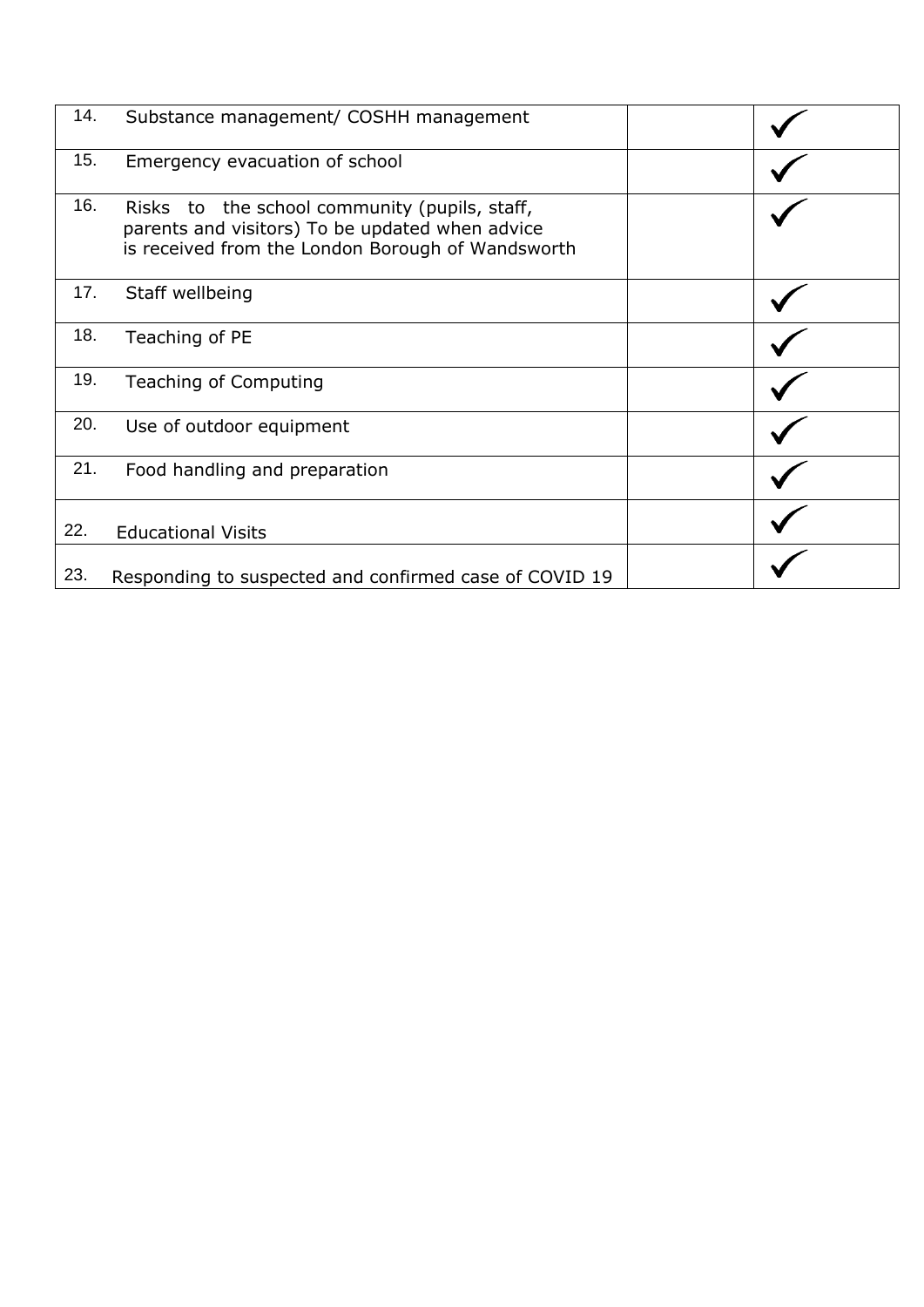| Task from list A          | Persons /<br>Risks could include accidental injury, ill health or damage |                |                                                                                                                                                                                                                                                                                                                                                                                                                                                                                                                                                                                                                                                                                                                                                                                                                                                                                                                                                                                                                                                                                                                                                                                                                                                                                                                                                                                                                                                                                                                                                                                                                                                                                                                                                                                                                                                                                                                                                                                                                                                                                                             |                                            |                        | (G) RISK RATING (WHERE                                                                                                                                           |
|---------------------------|--------------------------------------------------------------------------|----------------|-------------------------------------------------------------------------------------------------------------------------------------------------------------------------------------------------------------------------------------------------------------------------------------------------------------------------------------------------------------------------------------------------------------------------------------------------------------------------------------------------------------------------------------------------------------------------------------------------------------------------------------------------------------------------------------------------------------------------------------------------------------------------------------------------------------------------------------------------------------------------------------------------------------------------------------------------------------------------------------------------------------------------------------------------------------------------------------------------------------------------------------------------------------------------------------------------------------------------------------------------------------------------------------------------------------------------------------------------------------------------------------------------------------------------------------------------------------------------------------------------------------------------------------------------------------------------------------------------------------------------------------------------------------------------------------------------------------------------------------------------------------------------------------------------------------------------------------------------------------------------------------------------------------------------------------------------------------------------------------------------------------------------------------------------------------------------------------------------------------|--------------------------------------------|------------------------|------------------------------------------------------------------------------------------------------------------------------------------------------------------|
|                           | Group numbers<br>at risk                                                 | <b>HAZARDS</b> | LIST EXISTING PRECAUTIONS AND STATUTORY CONTROLS, E.G. CODES OF PRACTICE ETC.<br>OR REFER TO WHERE INFORMATION CAN BE FOUND                                                                                                                                                                                                                                                                                                                                                                                                                                                                                                                                                                                                                                                                                                                                                                                                                                                                                                                                                                                                                                                                                                                                                                                                                                                                                                                                                                                                                                                                                                                                                                                                                                                                                                                                                                                                                                                                                                                                                                                 | <b>EXISTING</b><br>LEVEL OF<br><b>HARM</b> | OF<br><b>OCCURRENC</b> | LIKELY LEVEL RISKS ARE NOT AT A<br>TOLERABLE LEVEL ENTER<br>ACTION TO BE TAKEN AND<br>TIMESCALES TO COMPLETE<br>THEM ALONG WITH A REVISED<br><b>RISK RATING)</b> |
| Controlling the spread of | Staff                                                                    | Risk of        | The school will inform parents, students, carers, employees and visitors not to enter the                                                                                                                                                                                                                                                                                                                                                                                                                                                                                                                                                                                                                                                                                                                                                                                                                                                                                                                                                                                                                                                                                                                                                                                                                                                                                                                                                                                                                                                                                                                                                                                                                                                                                                                                                                                                                                                                                                                                                                                                                   | Harmful                                    | Highly                 | Tolerable                                                                                                                                                        |
| infection through social  | Pupils                                                                   | contracting    | school if they are displaying any symptoms of coronavirus (following the COVID-19                                                                                                                                                                                                                                                                                                                                                                                                                                                                                                                                                                                                                                                                                                                                                                                                                                                                                                                                                                                                                                                                                                                                                                                                                                                                                                                                                                                                                                                                                                                                                                                                                                                                                                                                                                                                                                                                                                                                                                                                                           |                                            | unlikely               |                                                                                                                                                                  |
|                           |                                                                          |                |                                                                                                                                                                                                                                                                                                                                                                                                                                                                                                                                                                                                                                                                                                                                                                                                                                                                                                                                                                                                                                                                                                                                                                                                                                                                                                                                                                                                                                                                                                                                                                                                                                                                                                                                                                                                                                                                                                                                                                                                                                                                                                             |                                            |                        |                                                                                                                                                                  |
| interaction               | Parents<br>Visitors                                                      | COVID 19       | guidance for households with possible coronavirus infection);<br>If a pupil or member of staff displays symptoms of COVID-19 they will be required to<br>self-isolate and to be tested. If the test is returned as 'positive', the rest of the 'bubble'<br>will isolate for 14 days.<br><sup>2</sup> Parents are actively encouraged to participate in track and trace.<br>a Parents receive guidance on school times for their child and protocols set out for<br>attending the school i.e. should remain 1m apart from others, should follow staff<br>members instruction and should not congregate outside the school gate on A;<br>2 Parents re-issued specific school protocols for school attendance for them to explain to<br>their children;<br>7 Parents of SEND students or those with health care plans are individually consulted in<br>order that plans are reviewed to include any new safety measures;<br>I Staff are briefed and consulted on school procedures and the plans for re-entry of<br>students;<br>sqrt2 Employees have had sufficient training (planned inset days) and briefing regarding<br>infection control and school protocols;<br>a Staff are up to date on other related guidance and support in relation to themselves and<br>students such as stress and wellbeing including:<br>https://www.gov.uk/government/publications/covi d-19-guidance-on-supporting-<br>children-and-youngpeoples-mental-health-and-wellbeing/guidancefor-parents-and-<br>carers-on-supporting-children-andyoung-peoples-mental-health-and-wellbeingduring-<br>the-coronavirus-covid-19-outbreak<br>2 In relation to mental health and stress support organisation, details are available to staff<br>including confidential employee help lines and information that can be provided to<br>students;<br>7 There are communication and support networks in place for staff and if there are<br>particular concerns staff can raise them quickly and effectively;<br>2 Hazard reporting mechanism are in place and easily accessible;<br>[2] Talks with staff about the planned changes (E.g. |                                            |                        |                                                                                                                                                                  |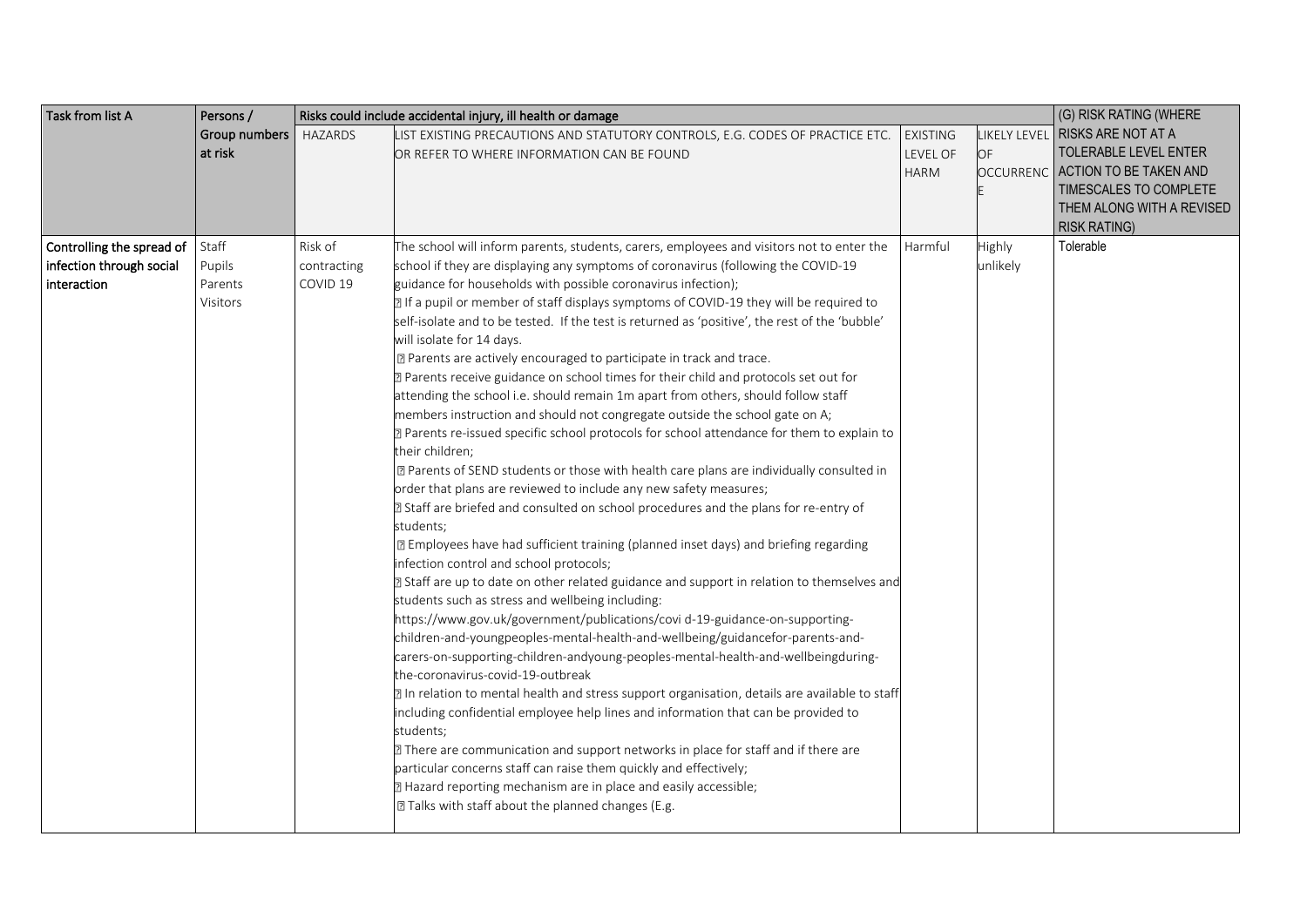|  | safety measures, timetable changes and staggered arrival and departure times), have            |  |
|--|------------------------------------------------------------------------------------------------|--|
|  | taken place, including discussing whether additional training would be helpful.                |  |
|  | 2 COVID-19 guidelines are published in the school's website                                    |  |
|  | 2 Parents/Carers are informed of the general arrangements being made and what is               |  |
|  | expected of them in terms of dropping off and collecting children and any other local          |  |
|  | important procedures, emphasising their role in terms of the local and national approach       |  |
|  | would also be appropriate as that potentially impacts on school life and the whole             |  |
|  | pandemic control measures                                                                      |  |
|  | [2] Whenever possible, meetings will take place remotely via videoconferencing or phone,       |  |
|  | and letters are also used for communications (teacher-parents)                                 |  |
|  | a People deemed vulnerable take particular care to minimise contact with others and are        |  |
|  | advised to follow Guidance on shielding and protecting people who are clinically               |  |
|  | extremely vulnerable from COVID-19                                                             |  |
|  | a Risk assessments and plans are consulted and discussed with relevant staff, including on     |  |
|  | a one-tone basis for some to enable staff to speak about their own situation and               |  |
|  | reasonable adjustments to be made                                                              |  |
|  | I The school will try as far as practically possible to be flexible and accommodate            |  |
|  | additional measures for vulnerable people where appropriate                                    |  |
|  | <b>E</b> Specific risk assessments for new and expectant mothers are completed                 |  |
|  | 2 Staff that travel abroad during the summer holiday to countries that are not on the          |  |
|  | Coronavirus (COVID-19): travel corridor list will self-isolate for 14 days before they are     |  |
|  | due to return to work in the autumn term. Where it is not possible to avoid a member of        |  |
|  | staff having to quarantine during term time, the school will consider if it is possible to     |  |
|  | temporarily amend working arrangements to enable them to isolate and work from home            |  |
|  | 2 If a pupil or member of staff displays symptoms of COVID-19 they will be required to         |  |
|  | self-isolate and to be tested. If the test is returned as 'positive', the rest of the 'bubble' |  |
|  | will isolate for 14 days.                                                                      |  |
|  | If a pupil or member of staff displays symptoms of COVID-19 they will be required to           |  |
|  | self-isolate and to be tested. If the test is returned as 'positive', the rest of the 'bubble' |  |
|  | will isolate for 14 days.                                                                      |  |
|  | a In the event of localised lockdowns, including school closures, the school is prepared to    |  |
|  | close at short notice and to revert to its remote learning strategy.                           |  |
|  |                                                                                                |  |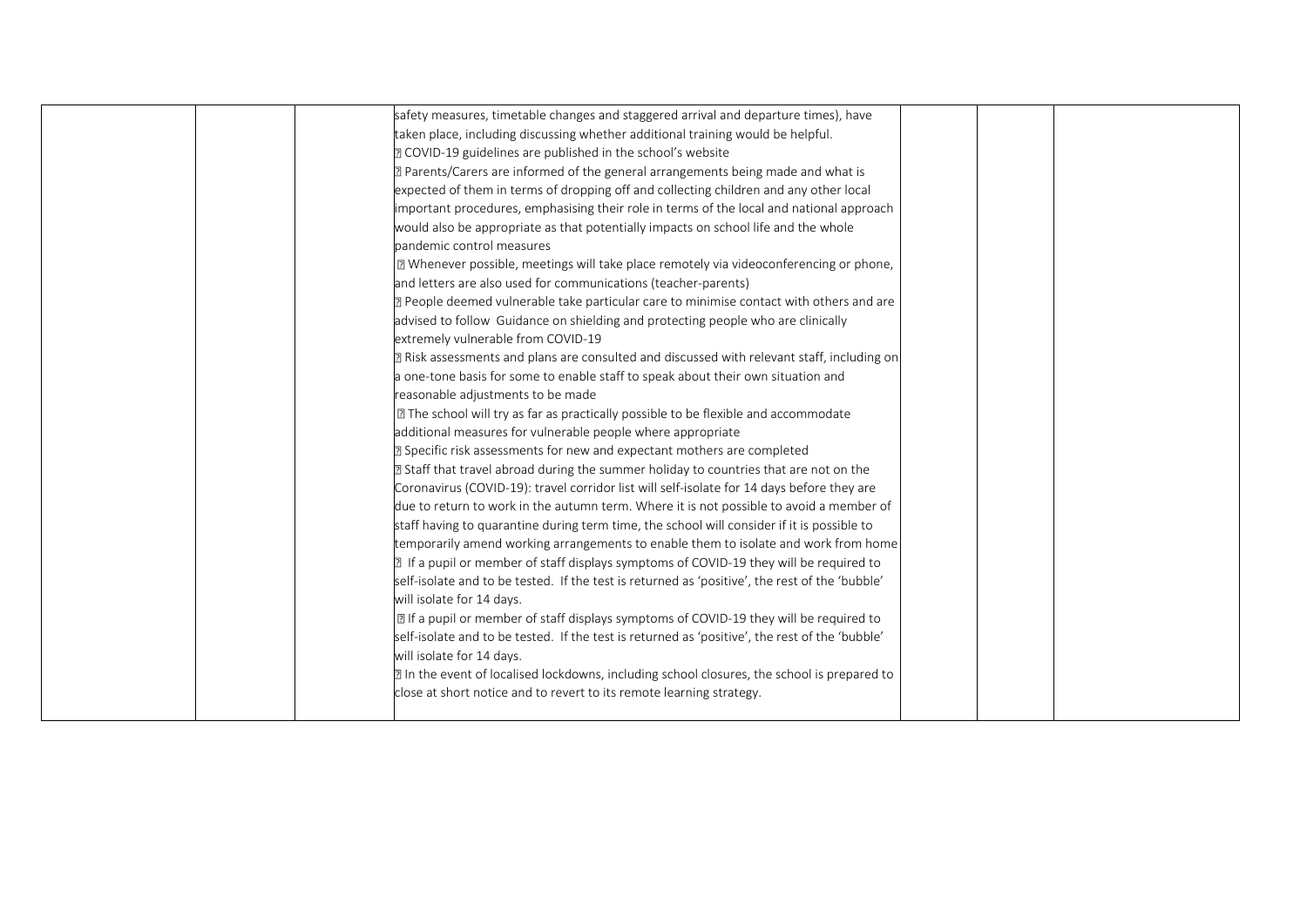| Drop-off of pupils/entry | Pupils  | Risk of     | Drop- off (primary):                                                                       | Harmful | Highly   | Tolerable |
|--------------------------|---------|-------------|--------------------------------------------------------------------------------------------|---------|----------|-----------|
| to the school.           | Staff   | contracting | 7 Drop-off and collection points and timings for each group have been identified, this     |         | unlikely |           |
|                          | Parents | COVID 19    | information will be cascaded to parents. Reception will use the temporary school           |         |          |           |
|                          |         |             | entrance door on Wandsworth High Street to enter school site using a one-way system.       |         |          |           |
|                          |         |             | Staff and other adults use the same entrance via school office on Wandsworth High          |         |          |           |
|                          |         |             | street.                                                                                    |         |          |           |
|                          |         |             | I Parents drop off at the main door in a foyer where the head will be welcoming the        |         |          |           |
|                          |         |             | children and ensuring only children enter the building - children will then be escorted to |         |          |           |
|                          |         |             | the main hall by a floating staff member.                                                  |         |          |           |
|                          |         |             | a Arrows/floor tiles will demarcate distancing rules on the floor showing parents the one  |         |          |           |
|                          |         |             | way system of circulation. Yellow tape on the group outside the school will show parents   |         |          |           |
|                          |         |             | where they can queue up for drop-offs.                                                     |         |          |           |
|                          |         |             | X Parents are asked to not congregate outside the school door for longer than 5 minutes    |         |          |           |
|                          |         |             | before the designated school start time for their child. If parents decide to wait longer, |         |          |           |
|                          |         |             | they will have to use the markings on the pavement.                                        |         |          |           |
|                          |         |             | The school has a soft start from 8:45am allowing parents to drop off children without      |         |          |           |
|                          |         |             | congestioning outside main entrance. There are only Reception children entering the        |         |          |           |
|                          |         |             | school, and some starting at 7:45am for breakfast club, therefore there is no need to      |         |          |           |
|                          |         |             | stagger entry.                                                                             |         |          |           |
|                          |         |             | ? Parents are reminded to leave the site once their children have entered the building;    |         |          |           |
|                          |         |             | 7 Only one parent/guardian per child is permitted on site if need be;                      |         |          |           |
|                          |         |             | If there are additional siblings who have no other carers at home and who are not at       |         |          |           |
|                          |         |             | school they are permitted to stand with their parent. They are not to be allowed to run    |         |          |           |
|                          |         |             | around the entrance foyer or hall or interact with other families.                         |         |          |           |
|                          |         |             | The school will communicate how pupils and staff remove face coverings on entry            |         |          |           |
|                          |         |             | (according to Gov guidance) and how they need to wash hands immediately before going       |         |          |           |
|                          |         |             | further into the learning spaces.                                                          |         |          |           |
|                          |         |             | Entry to APSOL:                                                                            |         |          |           |
|                          |         |             | 2 Students will be met in the main hall by their Teachers;                                 |         |          |           |
|                          |         |             | a Parents/Guardians are NOT permitted to enter APSoL buildings unless they have an         |         |          |           |
|                          |         |             | appointment;                                                                               |         |          |           |
|                          |         |             | Entrance doors are held open, reducing the number of occupants touching the doors;         |         |          |           |
|                          |         |             | 7 Hand-wash stations / sanitising units are located at the entrance to the school          |         |          |           |
|                          |         |             | (classroom or other). All occupants are required to wash their hands (soap/water or hand   |         |          |           |
|                          |         |             | sanitiser) on entry to the school;                                                         |         |          |           |
|                          |         |             |                                                                                            |         |          |           |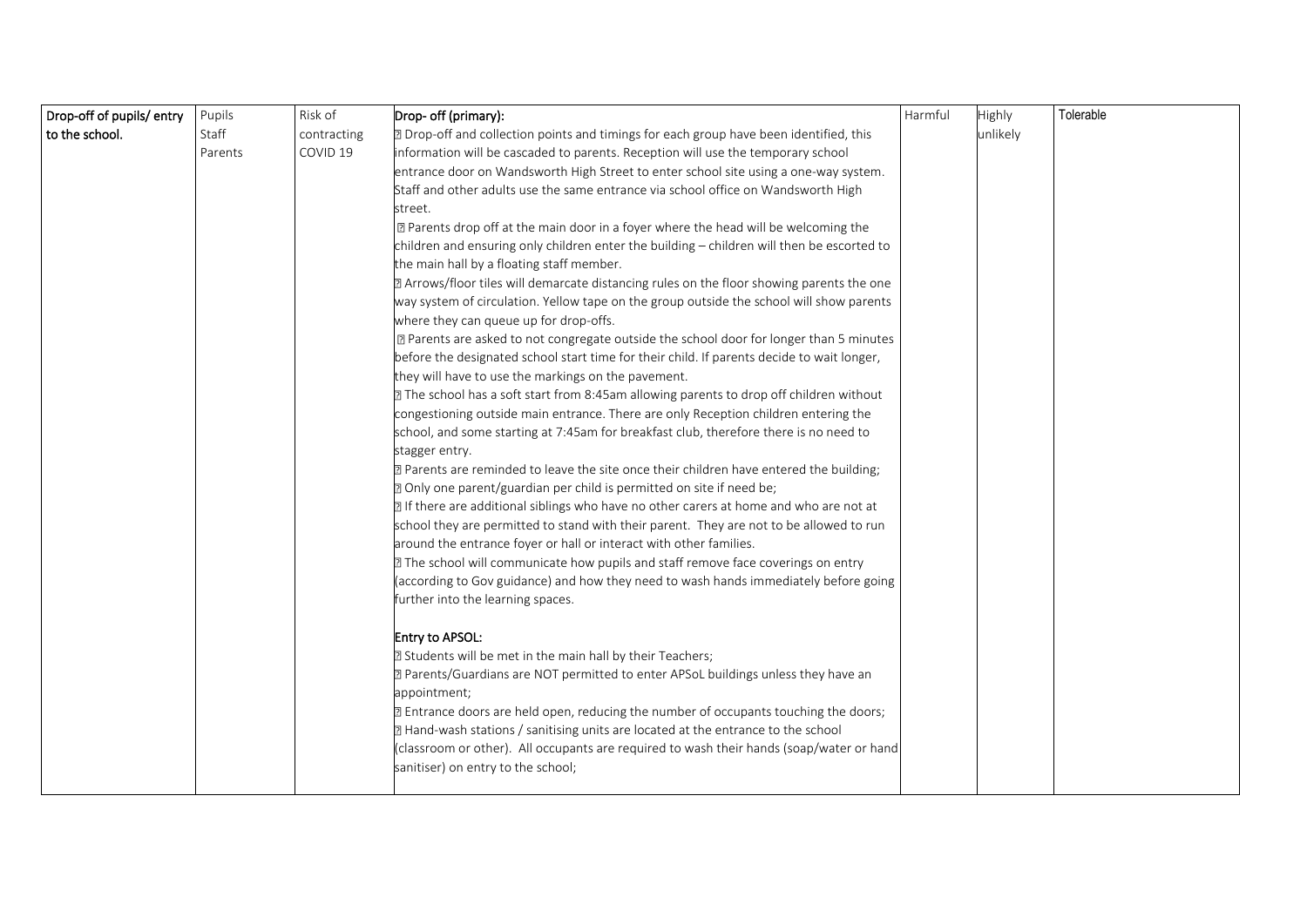| Collection of pupils /    | Pupils  | Risk of             | Pick up at APSOL:                                                                           | Harmful | Highly   | Tolerable |
|---------------------------|---------|---------------------|---------------------------------------------------------------------------------------------|---------|----------|-----------|
| leaving the school. (Pick | Staff   | contracting         | 2 Drop-off and collection points and timings for each group have been identified, this      |         | unlikely |           |
| up)                       | Parents | COVID <sub>19</sub> | information will be cascaded to parents.                                                    |         |          |           |
|                           |         |                     | X Parents are asked to not congregate by the entrance foyer of APSOL just off               |         |          |           |
|                           |         |                     | Wandsworth Road for longer than 5 minutes before the designated school finish time for      |         |          |           |
|                           |         |                     | their child                                                                                 |         |          |           |
|                           |         |                     | a As there are only 30 pupils and some will have after school provision, the end of school  |         |          |           |
|                           |         |                     | day finishing time does not need to be altered.                                             |         |          |           |
|                           |         |                     | I After school club will follow the same procedures for pick-up as the rest of the school.  |         |          |           |
|                           |         |                     | ? Parents are reminded to leave the site once their children have been collected;           |         |          |           |
|                           |         |                     | 2 Only one parent/guardian per child is permitted on site with an appointment;              |         |          |           |
|                           |         |                     | I If there are additional siblings who have no other carers at home and who are not at      |         |          |           |
|                           |         |                     | school they are permitted to stand with their parent. They are not allowed to run around    |         |          |           |
|                           |         |                     | in the school foyer, hall or run around near Wandsworth High Street entrance due to risk    |         |          |           |
|                           |         |                     | of oncoming traffic.                                                                        |         |          |           |
|                           |         |                     | Leaving APSOL:                                                                              |         |          |           |
|                           |         |                     | 7 Pupils will be collected at the specified gate by their parent/carer at the Wandsworth    |         |          |           |
|                           |         |                     | High Street door. Parents will queue up in the side road by the L&Q development. Head       |         |          |           |
|                           |         |                     | will man the main entrance door and communicate children's names to staff by walkie-        |         |          |           |
|                           |         |                     | talkie. One staff member will escort 2 children at a time to the door where head will see   |         |          |           |
|                           |         |                     | the children off with their families.                                                       |         |          |           |
|                           |         |                     | 2 Parents/carers are NOT permitted to enter the school buildings;                           |         |          |           |
|                           |         |                     | 2 Exit doors in the hall are held open at pick-up time, reducing the number of occupants    |         |          |           |
|                           |         |                     | touching the doors;                                                                         |         |          |           |
|                           |         |                     | 2 Pupils are reminded to wash hands as they leave the school building;                      |         |          |           |
|                           |         |                     | 7 Hand-wash stations / sanitising units are located at the exits from the school (classroom |         |          |           |
|                           |         |                     | or other);                                                                                  |         |          |           |
|                           |         |                     | a Help is available for children and young people who have trouble cleaning their hands     |         |          |           |
|                           |         |                     | independently;                                                                              |         |          |           |
|                           |         |                     | a Hand washing demonstrations will be provided to pupils on how to adequately wash          |         |          |           |
|                           |         |                     | their hands by their teachers;                                                              |         |          |           |
|                           |         |                     | a Good hand washing signage to instruct pupils how to do this effectively will be           |         |          |           |
|                           |         |                     | displayed.                                                                                  |         |          |           |
|                           |         |                     |                                                                                             |         |          |           |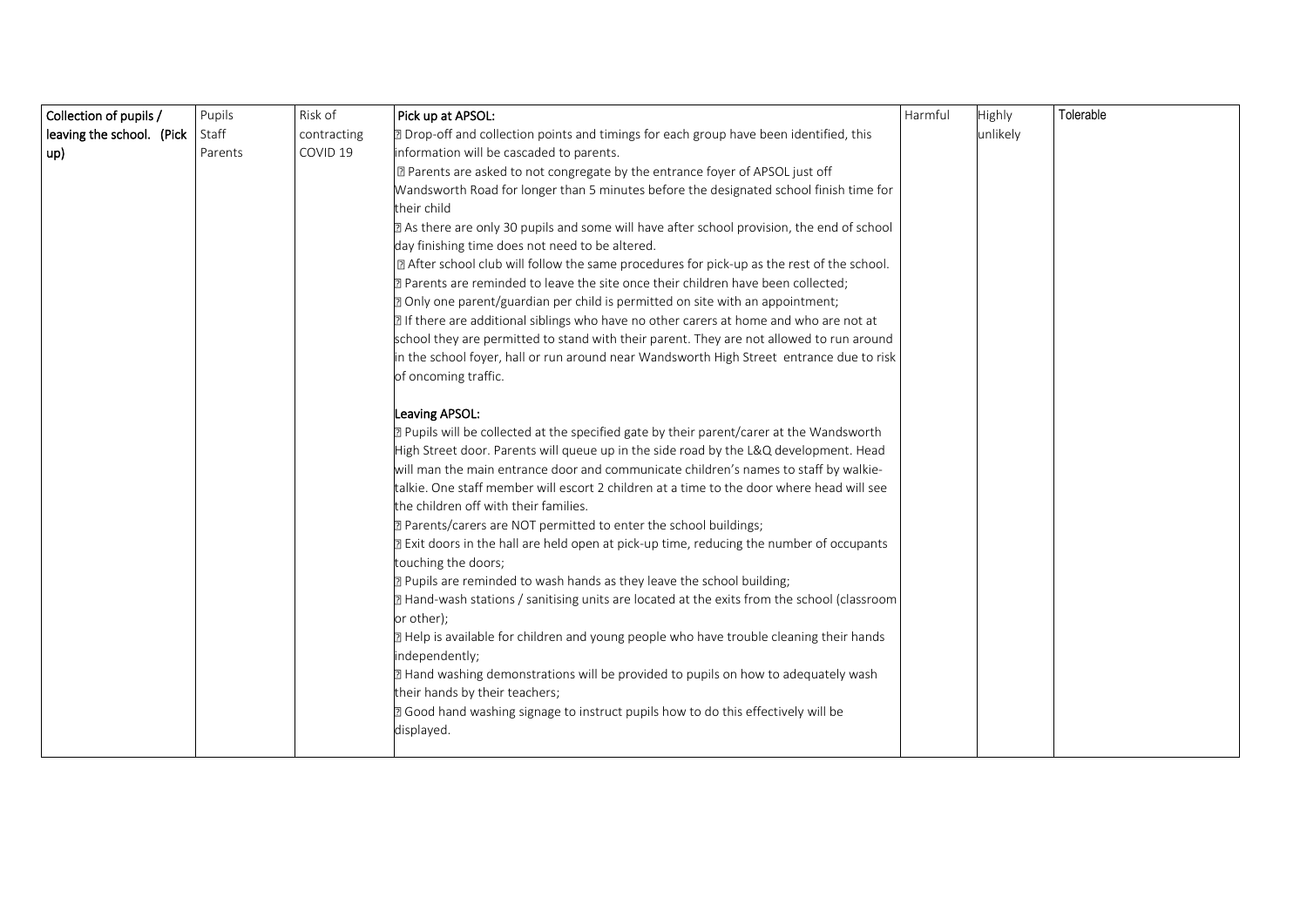| Classroom use /         | Pupils | Risk of             | 2 Assembly will be for one year group - Reception - who form a bubble (no other year         | Harmful | Highly   | Tolerable |
|-------------------------|--------|---------------------|----------------------------------------------------------------------------------------------|---------|----------|-----------|
| activities.             | Staff  | contracting         | groups)                                                                                      |         | unlikely |           |
|                         |        | COVID <sub>19</sub> | 2 Early years staff to student ratio: 1:10 at APSOL (well within guidance)                   |         |          |           |
| Teaching in the         |        |                     | In accordance with the early year's framework class sizes for early years will adhere to     |         |          |           |
| classroom (first floor) |        |                     | the following:                                                                               |         |          |           |
|                         |        |                     | 2 Children three or over - at least one adult for every 13 children                          |         |          |           |
|                         |        |                     | 2 The timetable has been reviewed to decide which lessons or activities can be delivered     |         |          |           |
|                         |        |                     | to reduce movement around the school;                                                        |         |          |           |
|                         |        |                     | 77 There are no other year groups or classrooms in use in the building. Reception children   |         |          |           |
|                         |        |                     | (who are all in the same bubble) will have a ratio of 1:10. Redception children will have    |         |          |           |
|                         |        |                     | sole use of the classroom (1st floor), hall on ground floor. They will also have sole use of |         |          |           |
|                         |        |                     | the play area in the courtyard.                                                              |         |          |           |
|                         |        |                     | 2 Head will be float during the school day, assisting staff and children where needed -      |         |          |           |
|                         |        |                     | easily reachable with a walkie-talkie device.                                                |         |          |           |
|                         |        |                     | There will be hand sanitising stations in the classroom for regular hand-washing especially  |         |          |           |
|                         |        |                     | when re-entering the classroom.                                                              |         |          |           |
|                         |        |                     | a Resources will be wiped down after each small group uses these - Head will provide         |         |          |           |
|                         |        |                     | teachers with Dettol wipes for regular wiping of tables and surfaces.                        |         |          |           |
|                         |        |                     | 2 Head will implement a cleaning schedule to support the staff                               |         |          |           |
|                         |        |                     | 2 Staff will ensure that there are maximum pupil numbers displayed at each activity in       |         |          |           |
|                         |        |                     | order to reduce crowding. Head will ensure there is a rota in place to maximise number of    |         |          |           |
|                         |        |                     | pupils using outdoor courtyard, minimizing pupil numbers indoors at a given time.            |         |          |           |
|                         |        |                     | I Home reading books will be collected one day a week (Thursday) in the hall on entry to     |         |          |           |
|                         |        |                     | the school and placed in a box ensuring that these quarantine for 72 hours until being       |         |          |           |
|                         |        |                     | given to another child.                                                                      |         |          |           |
|                         |        |                     | <b>Teachers will carefully select and manage daily continuous provision to ensure that</b>   |         |          |           |
|                         |        |                     | items touched are thoroughly cleaned after use.                                              |         |          |           |
|                         |        |                     | 2 Classroom furniture will be reduced to maximise space. Unnecessary cupboards and           |         |          |           |
|                         |        |                     | soft furnishings, soft toys and those with intricate parts have been removed and are not     |         |          |           |
|                         |        |                     | permitted. This is designed to enable successful and effective cleaning of all surfaces;     |         |          |           |
|                         |        |                     | a Classrooms are arranged so that pupils sit side by side and facing forwards, rather than   |         |          |           |
|                         |        |                     | face to face or side on;                                                                     |         |          |           |
|                         |        |                     | 2 Where possible classes/activities will be completed outside;                               |         |          |           |
|                         |        |                     | a Play equipment will be used in rotation. Equipment is cleaned before use by each           |         |          |           |
|                         |        |                     | designated class group - in APSoL's case - one Reception bubble;                             |         |          |           |
|                         |        |                     | 2 The same teachers will be assigned to the cohort (30).                                     |         |          |           |
|                         |        |                     | 2 The timetable has been reviewed to decide which lessons can take place outside and in      |         |          |           |
|                         |        |                     | the hall, enabling easier cleaning of spaces/ surfaces and floors.                           |         |          |           |
|                         |        |                     |                                                                                              |         |          |           |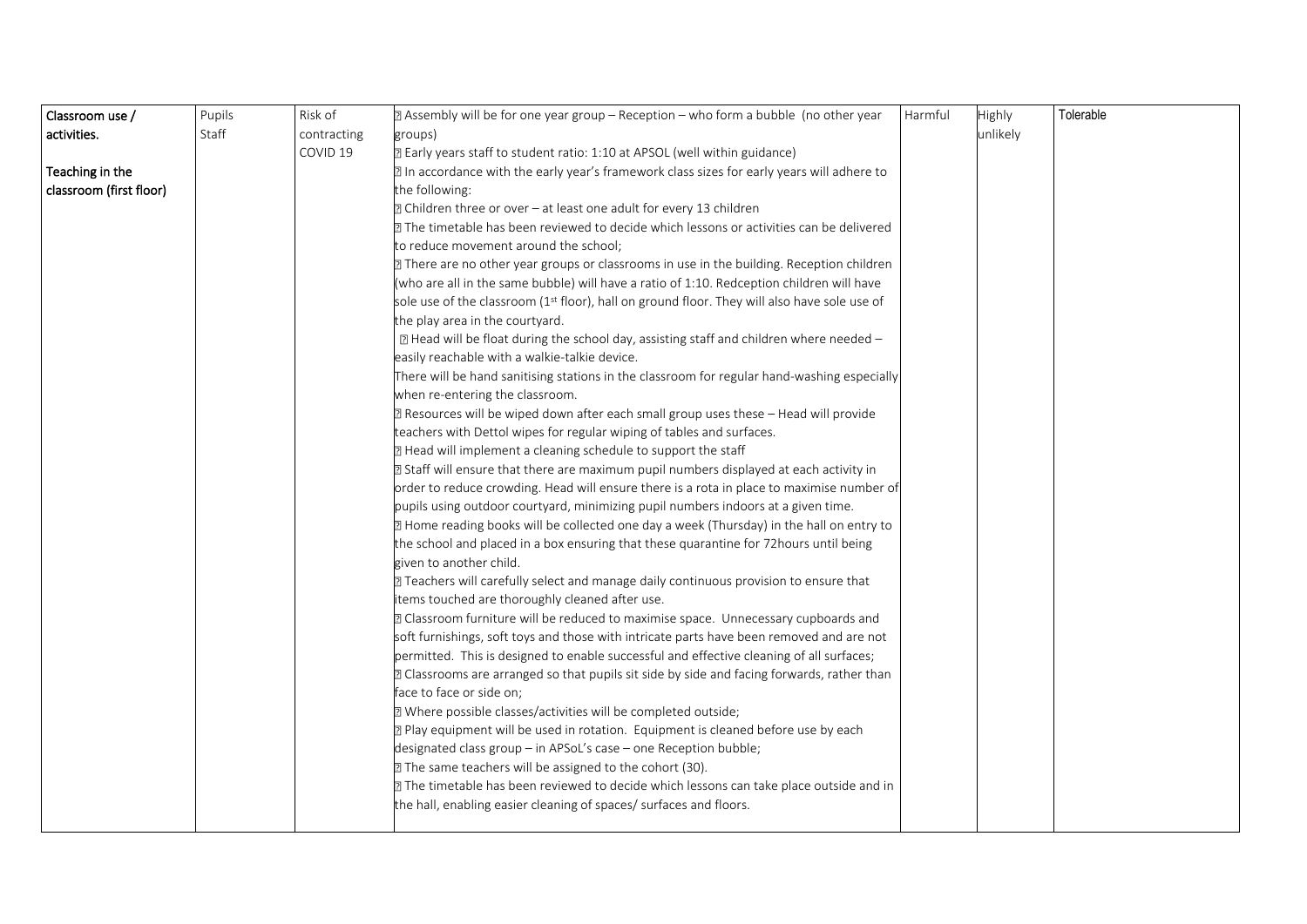| Dining, transitioning,   | Pupils         | Risk of     | Primary (early years):                                                                            | Harmful | Highly   | Tolerable |
|--------------------------|----------------|-------------|---------------------------------------------------------------------------------------------------|---------|----------|-----------|
| playtimes and lunchtimes | Staff          | contracting | <b>2</b> Separate lunch break designated for each bubble – there are only Reception pupils        |         | unlikely |           |
|                          | Catering staff | COVID 19    | therefore they can have the same lunch break.                                                     |         |          |           |
|                          | Volunteers     |             | I Lunch area cleaned before and after each group's lunch (not just at the end of break).          |         |          |           |
|                          |                |             | Only one student will use a clean lunch space before it is cleaned again.                         |         |          |           |
|                          |                |             | Moving around the school:                                                                         |         |          |           |
|                          |                |             | 2 Movement to different areas within the school will be restricted due to building works          |         |          |           |
|                          |                |             | therefore Reception pupils will only be able to access their designated teaching spaces.          |         |          |           |
|                          |                |             | 2 Suitable external doors are used to move pupils from one area to another. Effectively           |         |          |           |
|                          |                |             | creating external corridors in the open air;                                                      |         |          |           |
|                          |                |             | a Where possible, all spaces are well ventilated using natural ventilation (opening               |         |          |           |
|                          |                |             | windows) or ventilation units;                                                                    |         |          |           |
|                          |                |             | a Additional furniture, coats, bags are not permitted in the school corridor; these will be       |         |          |           |
|                          |                |             | left at the school entrance in the foyer before the children enter the hall                       |         |          |           |
|                          |                |             | <sup>2</sup> Corridors should be kept as clear as possible;                                       |         |          |           |
|                          |                |             | ? Corridor floors will be demarcated to show direction and safe distance signage;                 |         |          |           |
|                          |                |             | 7 Timetable allocates Reception groups within the same bubble, to reduce the need to              |         |          |           |
|                          |                |             | pass each other when transitioning or avoiding all the children in the bubble to use the          |         |          |           |
|                          |                |             | same space at once;                                                                               |         |          |           |
|                          |                |             | $\boxed{2}$ There is only one bubble of 30 Reception children – no risk to others as there are no |         |          |           |
|                          |                |             | other bubbles on site                                                                             |         |          |           |
|                          |                |             | 2 Staff will generally manage student movement but keep a suitable social distance from           |         |          |           |
|                          |                |             | pupils and other staff.                                                                           |         |          |           |
|                          |                |             | I Children may bring in a piece of fruit and a water bottle.                                      |         |          |           |
|                          |                |             | ? Pupils are only permitted to complete suitable activities with their bubble;                    |         |          |           |
|                          |                |             | ? Due to potential issues with reduced numbers of staff and trained first aiders,                 |         |          |           |
|                          |                |             | playground activities are strictly controlled with structured play. Rough play is prevented;      |         |          |           |
|                          |                |             | Daily inspection and enhanced cleaning programs in place for external areas and                   |         |          |           |
|                          |                |             | equipment;                                                                                        |         |          |           |
|                          |                |             | 2 Outside play equipment and toys will be used in rotation;                                       |         |          |           |
|                          |                |             | 2 Equipment is cleaned before use by each designated bubble group;                                |         |          |           |
|                          |                |             | 2 Outside play equipment and toys have been reduced;                                              |         |          |           |
|                          |                |             | 7 This is designed to enable successful and effective cleaning of all outside toys / play         |         |          |           |
|                          |                |             | equipment.                                                                                        |         |          |           |
|                          |                |             | 2 Sand area can be used by same bubble – children must wash their hands before using              |         |          |           |
|                          |                |             | sand area. Restricted number of pupils using sand are (max 4)                                     |         |          |           |
|                          |                |             | <b>Z</b> Children will be encouraged to cleanse hands between activities.                         |         |          |           |
|                          |                |             | I Water area - water tray will need to have soap to enable children to access water               |         |          |           |
|                          |                |             | activities safely.                                                                                |         |          |           |
|                          |                |             |                                                                                                   |         |          |           |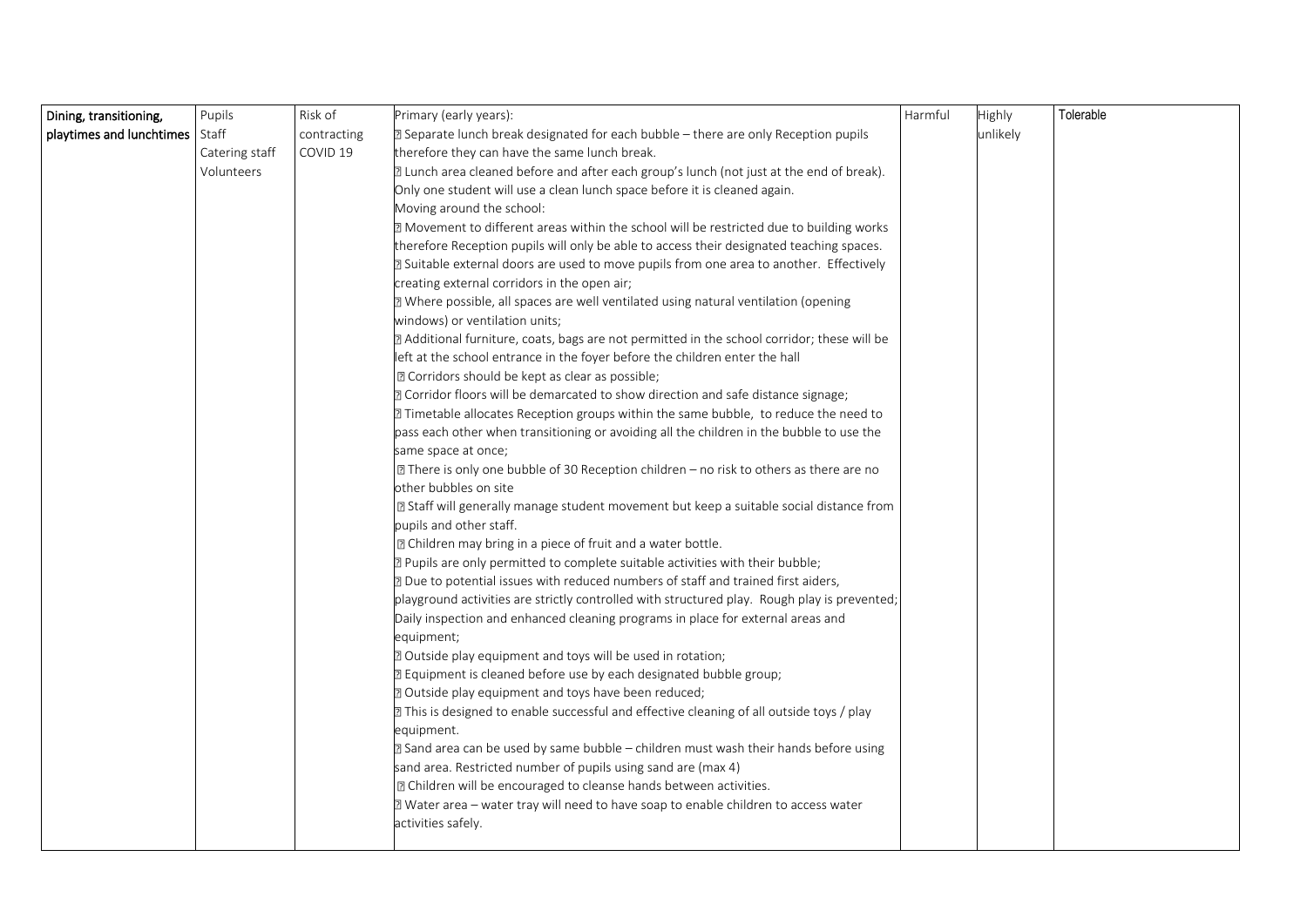| Hand washing and | Pupils | Risk of             | Primary (early years):                                                                       | Harmful | Highly   | Tolerable |
|------------------|--------|---------------------|----------------------------------------------------------------------------------------------|---------|----------|-----------|
| hygiene          | Staff  | contracting         | 2 Staff and parents are encouraged to use education resources such as e-bug and PHE          |         | unlikely |           |
|                  |        | COVID <sub>19</sub> | schools resources;                                                                           |         |          |           |
|                  |        |                     | 2 Hand washing stations / sanitising units are positioned at each student, staff and visitor |         |          |           |
|                  |        |                     | entrance to the school;                                                                      |         |          |           |
|                  |        |                     | a All those entering the school are required to wash/sanitise their hands;                   |         |          |           |
|                  |        |                     | 2 Hand washing stations / sanitising units are located within each classroom and by the      |         |          |           |
|                  |        |                     | main entrance:                                                                               |         |          |           |
|                  |        |                     | 2 Hand washing sinks are located within each toilet provision;                               |         |          |           |
|                  |        |                     | 2 Signage is located adjacent to each wash station or sink reminding occupants to wash       |         |          |           |
|                  |        |                     | their hands and how to do it effectively;                                                    |         |          |           |
|                  |        |                     | ? Pupils and staff will be shown how to wash hands properly;                                 |         |          |           |
|                  |        |                     | sqrt2 Help is available for children and young people who have trouble cleaning their hands  |         |          |           |
|                  |        |                     | independently;                                                                               |         |          |           |
|                  |        |                     | 2 Hand washing is recommended frequently and required at the following times:                |         |          |           |
|                  |        |                     | 2 Entry and exit from the school;                                                            |         |          |           |
|                  |        |                     | <b>Z</b> After using the toilet;                                                             |         |          |           |
|                  |        |                     | 2 On entry to the dining hall;                                                               |         |          |           |
|                  |        |                     | <b>Z</b> Before and after eating;                                                            |         |          |           |
|                  |        |                     | 2 On entry and exit from each teaching space: classroom, hall and outdoor area – no          |         |          |           |
|                  |        |                     | other space is available to this first cohort/bubble.                                        |         |          |           |
|                  |        |                     | 2 Unnecessary touching of the face is discouraged.                                           |         |          |           |
|                  |        |                     | ⊠ Teachers will remind students to use tissues and bin them once used. If tissues are not    |         |          |           |
|                  |        |                     | readily available exactly when needed occupants are reminded to cough or sneeze into         |         |          |           |
|                  |        |                     | their arm; 'catch it, bin it, kill it';                                                      |         |          |           |
|                  |        |                     | <b>Z</b> Toilets and wash stations have single use paper towel for drying hands.             |         |          |           |
|                  |        |                     | 2 Staff should not wear any jewellery from the elbow down to minimise infection and          |         |          |           |
|                  |        |                     | prevent PPE glove tears.                                                                     |         |          |           |
|                  |        |                     |                                                                                              |         |          |           |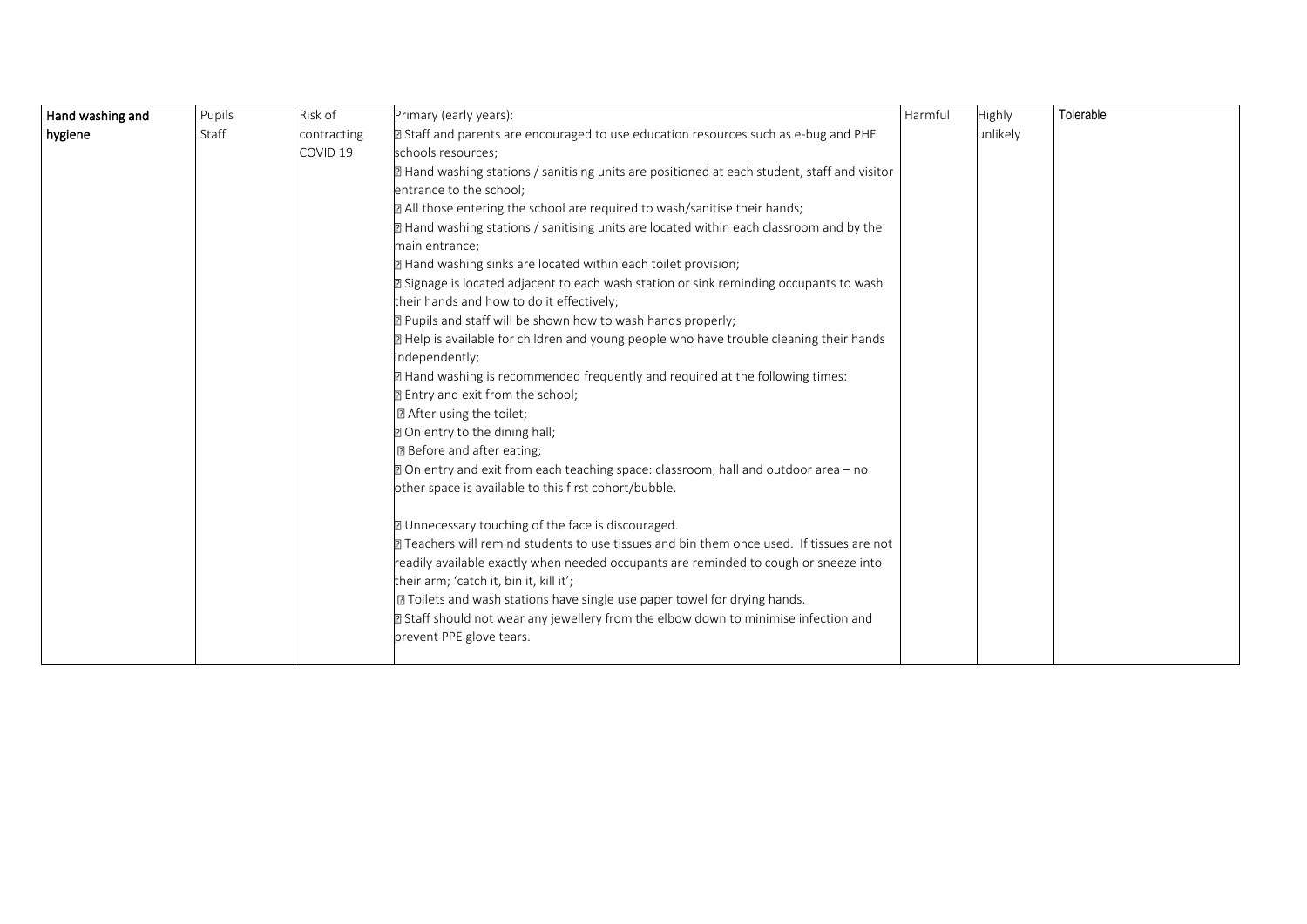| Cleaning the school        | Pupils | Risk of             | APSOL has implemented additional cleaning regimes. This includes the following:               | Harmful | Highly   | Tolerable |
|----------------------------|--------|---------------------|-----------------------------------------------------------------------------------------------|---------|----------|-----------|
|                            | Staff  | contracting         | 2 Frequent cleaning of the Reception classroom, Hall and toilets;                             |         | unlikely |           |
|                            |        | COVID 19            | 2 Frequent cleaning of all touched surfaces, such as door handles, handrails, table tops,     |         |          |           |
|                            |        |                     | play equipment and toys.                                                                      |         |          |           |
|                            |        |                     | a Classrooms furniture and soft furnishings have been reduced in order to improve the         |         |          |           |
|                            |        |                     | ability to effectively clean;                                                                 |         |          |           |
|                            |        |                     | <sup>2</sup> Classrooms will be cleaned at lunch breaks and after school;                     |         |          |           |
|                            |        |                     | 77 Toilets will be cleaned after lunch and at the end of the day;                             |         |          |           |
|                            |        |                     | X Common areas will be cleaned once a day;                                                    |         |          |           |
|                            |        |                     | 2 Equipment used by the pupils and staff will suitably cleaned at the end of each day or      |         |          |           |
|                            |        |                     | before it is used by another person;                                                          |         |          |           |
|                            |        |                     | 2 If an area is suspected to have been contaminated by coronavirus (a positive case is        |         |          |           |
|                            |        |                     | detected for an occupant of a classroom), the room will be subject to a hard surface clean    |         |          |           |
|                            |        |                     | with disposable cleaning materials and the associated waste will be double bagged to be       |         |          |           |
|                            |        |                     | stored securely for 72hours before disposal as per the guidance set on COVID-19:              |         |          |           |
|                            |        |                     | cleaning of non-healthcare settings.                                                          |         |          |           |
|                            |        |                     | 2 The Admin assistant will support the head with cleaning door handles and ensuring that      |         |          |           |
|                            |        |                     | doors are open back so that this reduces the need for children/ staff to touch these.         |         |          |           |
|                            |        |                     | The teachers will support the Head with cleaning the teaching spaces (classroom and hall)     |         |          |           |
|                            |        |                     | after every use.                                                                              |         |          |           |
| School employee            | Pupils | Risk of             | Employees are required to conform with social distancing requirements at all times;           | Harmful | Highly   | Tolerable |
| interactions in the school | Staff  | contracting         | 2 School office is either reduced in occupation and desks positioned in order to provide      |         | unlikely |           |
|                            |        | COVID <sub>19</sub> | adequate separation or staff are moved to other areas to reduce contact;                      |         |          |           |
| day                        |        |                     | ■ Staff room/kitchenette will only be used by one person at a time as it is only a small      |         |          |           |
|                            |        |                     | space                                                                                         |         |          |           |
|                            |        |                     | 2 Staff are encouraged to bring a packed lunch and use the hall for dining, keeping a         |         |          |           |
|                            |        |                     | suitable distance from other occupants;                                                       |         |          |           |
|                            |        |                     | 2 Pupils will practice social distancing from staff appropriate to their age and as described |         |          |           |
|                            |        |                     | in additional points of this assessment;                                                      |         |          |           |
|                            |        |                     | <b>If</b> Employees will be provided with and wear PPE when required in accordance with       |         |          |           |
|                            |        |                     | government guidance.                                                                          |         |          |           |
|                            |        |                     |                                                                                               |         |          |           |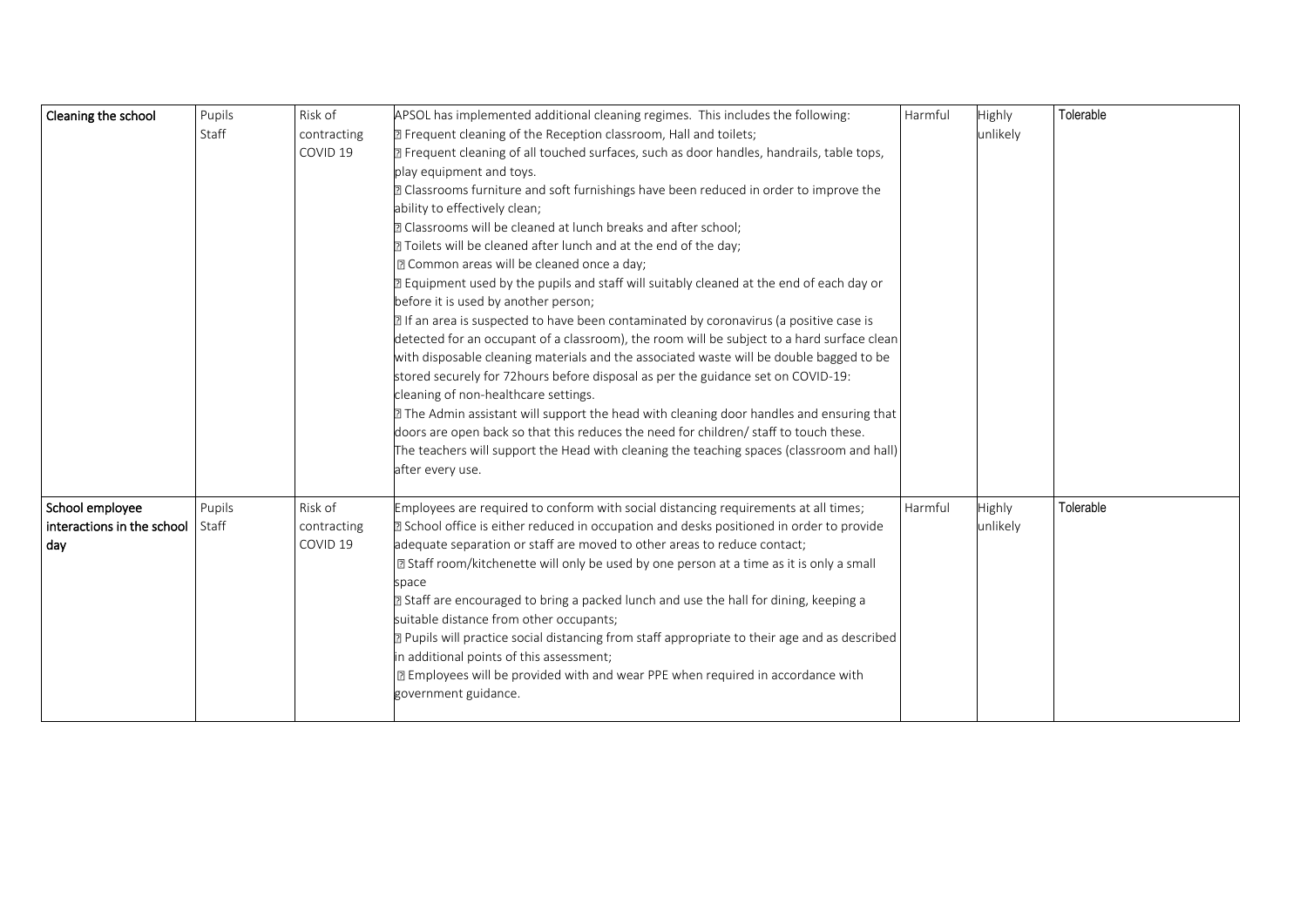| Administering First Aid | Pupils | Risk of     | This information forms the decision on what activities and groups can safely be managed $\vert$ Harmful | Highly   | Tolerable |
|-------------------------|--------|-------------|---------------------------------------------------------------------------------------------------------|----------|-----------|
|                         | Staff  | contracting | within the school;                                                                                      | unlikely |           |
|                         |        | COVID 19    | 77 This includes sufficient first aiders for the school to the number of pupils with a                  |          |           |
|                         |        |             | particular focus on early years provision;                                                              |          |           |
|                         |        |             | 2 Qualified first aiders are in place at an appropriate ratio for paediatric first aiders for           |          |           |
|                         |        |             | Early Years provision (Note there is a three-month additional time allowed for                          |          |           |
|                         |        |             | requalification due to current restrictions); .                                                         |          |           |
|                         |        |             | 7 The school has a specific room dedicated for suspected cases of COVID-19 near school                  |          |           |
|                         |        |             | entrance foyer to minimize contact with other pupils and staff;                                         |          |           |
|                         |        |             | <b>Z</b> Where an individual exhibits symptoms during the school day, the individual will be            |          |           |
|                         |        |             | escorted to the marked Isolation Room/Area to isolate them from the main population                     |          |           |
|                         |        |             | until additional medical assistance can be gained. This may be 111 support, an                          |          |           |
|                         |        |             | ambulance or until they leave the site to self-isolate;                                                 |          |           |
|                         |        |             | 2 Staff escorting the individual will be provided with disposable gloves and apron if the 2             |          |           |
|                         |        |             | meter social distancing rule cannot be maintained                                                       |          |           |
|                         |        |             | 72 Where the risk of contact with droplets to the face, e.g. from coughing or vomiting, face            |          |           |
|                         |        |             | protection should be provided                                                                           |          |           |
|                         |        |             | 2 The classroom area or workspace the individual leaves will be subject to a hard surface               |          |           |
|                         |        |             | clean with appropriate disinfectant products and all waste double bagged and stored                     |          |           |
|                         |        |             | securely for 72 hours before disposal.                                                                  |          |           |
|                         |        |             | 2 Staff or contractors carrying out the area clean should be provided with a minimum of                 |          |           |
|                         |        |             | disposable gloves, aprons, mop heads or paper towels.                                                   |          |           |
|                         |        |             | I Where visible contamination, e.g. saliva droplets, is present face protection in the form             |          |           |
|                         |        |             | of mask, goggles or face shield will be provided.                                                       |          |           |
|                         |        |             | all building users advised re monitoring their own health, reporting of symptoms and                    |          |           |
|                         |        |             | self-isolating                                                                                          |          |           |
|                         |        |             | I Where available, the school will provide individuals displaying symptoms with a home                  |          |           |
|                         |        |             | testing kit – where the individual is a pupil, the kit will be provided to their parent or carer        |          |           |
|                         |        |             | ITRAINING:                                                                                              |          |           |
|                         |        |             | 2 2 Reception APSoL teachers will have up-to-date paediatric first aid training in AUG                  |          |           |
|                         |        |             | 2020                                                                                                    |          |           |
|                         |        |             | <b>E</b> First aiders have completed appropriate training for 'donning and doffing' PPE - NHS           |          |           |
|                         |        |             | video / advice https://www.hse.gov.uk/news/face-mask-pperpe-coronavirus.htm                             |          |           |
|                         |        |             | 2 PPE is disposed of in accordance with NHS COVID-19 waste management guidance;                         |          |           |
|                         |        |             | https://www.gov.uk/government/publications/covid-19-decontamination-in-non-                             |          |           |
|                         |        |             | healthcare-settings/covid-19-decontamination-in-nonhealthcare-settings                                  |          |           |
|                         |        |             | I The first aid room will be cleaned frequently after each use (when first aid care has                 |          |           |
|                         |        |             | been provided).                                                                                         |          |           |
|                         |        |             |                                                                                                         |          |           |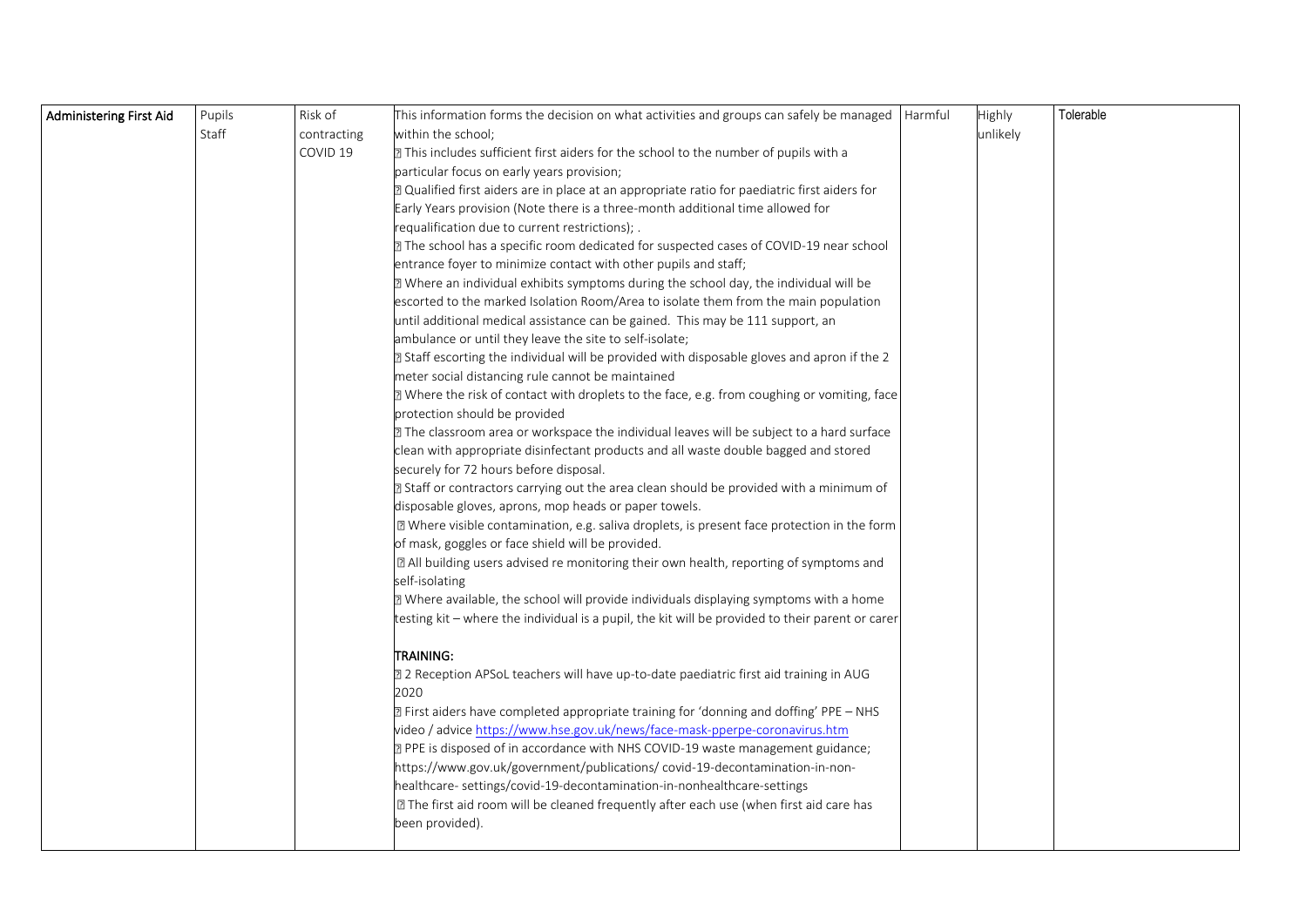| Managing external           | Pupils   | Risk of             | Parents are not permitted to enter the school;                                                |         |          |           |
|-----------------------------|----------|---------------------|-----------------------------------------------------------------------------------------------|---------|----------|-----------|
| visitors to the school      | Staff    | contracting         | 2 Parents will be informed to call the school office or email if they have any questions or   |         |          |           |
|                             | Visitors | COVID 19            | concerns;                                                                                     |         |          |           |
| External visitors to the    |          |                     | I If parents need to drop off items for students, they should be left at the school main      |         |          |           |
| school, including:          |          |                     | entrance for staff to collect;                                                                |         |          |           |
| <b>2 Parents;</b>           |          |                     | I The Head/Staff are able to zoom (or other) parents if face to face meetings are             |         |          |           |
| <b>7 Maintenance</b>        |          |                     | required;                                                                                     |         |          |           |
| contractors;                |          |                     | 2 Markings have been added to the floor asking visitors to stay back at least 2m from the     |         |          |           |
| <b>Z</b> External Teachers; |          |                     | reception desk;                                                                               |         |          |           |
| <b>7</b> Inspectors;        |          |                     | 7 Touch screen sign in equipment in Reception to be wiped after use                           |         |          |           |
| <b>2</b> Delivery personnel |          |                     | 2 Visitors will only be permitted into the school if they have an appointment;                |         |          |           |
|                             |          |                     | 2 Visitors will only be permitted at their designated time and will be asked to wait outside  |         |          |           |
|                             |          |                     | of the school building until their school contact is available;                               |         |          |           |
|                             |          |                     | 2 A record of all visitors, including contractors, to site will be kept and maintained;       |         |          |           |
|                             |          |                     | 7 The school contact is required to attend reception in good time to meet their visitor;      |         |          |           |
|                             |          |                     | 2 Meetings with visitors will be via video conference or phone where possible;                |         |          |           |
|                             |          |                     | 7 If not possible social distancing measures will be adhered to at all times;                 |         |          |           |
|                             |          |                     | There to face meetings in small room or within 2m are not permitted;                          |         |          |           |
|                             |          |                     | Premises' contractors will be managed in accordance with a separate premises                  |         |          |           |
|                             |          |                     | maintenance risk assessment written specifically for this time;                               |         |          |           |
|                             |          |                     | 2 Deliveries will be accepted at designated quiet times only;                                 |         |          |           |
|                             |          |                     | <b>D</b> Delivered items will be left in the school foyer.                                    |         |          |           |
|                             |          |                     | <b>2</b> The number of ITT trainees, supply teachers, peripatetic teachers and volunteers has |         |          |           |
|                             |          |                     | been reduced where possible; they all receive an induction to inform them of the school's     |         |          |           |
|                             |          |                     | risk assessment and controls to prevent infection risks in the school, when pertinent,        |         |          |           |
|                             |          |                     | relevant training is also provided.                                                           |         |          |           |
|                             |          |                     |                                                                                               |         |          |           |
| Using the toilets           | Staff    | Risk of             | One in one out management of toilets is in place;                                             | Harmful | Highly   | Tolerable |
|                             | Pupils   | contracting         | Toilet use protocols are managed by Teachers if located adjacent to classrooms;               |         | unlikely |           |
|                             | Visitors | COVID <sub>19</sub> | 2 Student use of toilets outside of early years' is managed by staff and communicated to      |         |          |           |
|                             |          |                     | students;                                                                                     |         |          |           |
|                             |          |                     | ? Toilet in use signs are in use;                                                             |         |          |           |
|                             |          |                     | 2 Toilets are cleaned throughout the day.                                                     |         |          |           |
|                             |          |                     | 2 Students and staff are encouraged to close toilet lids where applicable before flushing.    |         |          |           |
| Supervision of pupils       | Staff    | Risk of             | 2Adequate ratio of staff to children (1:10) will be maintained and is assessed on a daily     | Harmful | Highly   | Tolerable |
|                             | Pupils   | contracting         | basis, based on potential staff illness or self-isolation;                                    |         | unlikely |           |
|                             | Visitors | COVID 19            | 2 Children are suitably supervised at all times;                                              |         |          |           |
|                             |          |                     | 2 Head will provide cover where needed to ensure high-quality education and effective         |         |          |           |
|                             |          |                     | supervision is achieved                                                                       |         |          |           |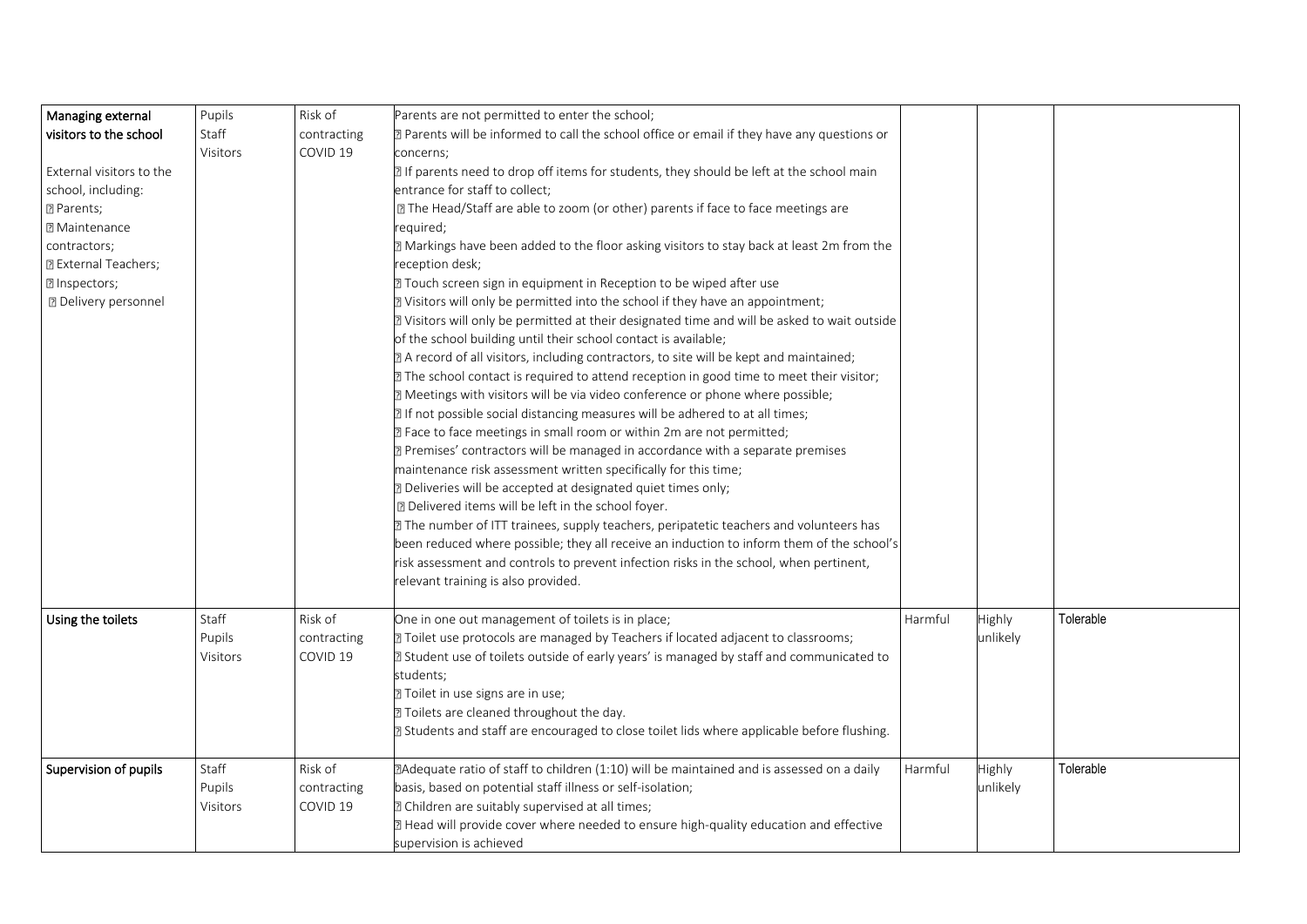| Management of school           | Pupils          | Risk of             | APSOL adheres to the government guidance on managing buildings that are open;                 | Harmful | Highly        | Tolerable |
|--------------------------------|-----------------|---------------------|-----------------------------------------------------------------------------------------------|---------|---------------|-----------|
| premises                       | Staff           | contracting         | 72 The Head will do a daily site walk to ensure all health and safety procedures are in place |         | unlikely      |           |
|                                | <b>Visitors</b> | COVID <sub>19</sub> | <b>Z</b> Designated member of staff will ensure hand sanitizing stations are topped up and    |         |               |           |
|                                |                 |                     | sufficient facial tissues available.                                                          |         |               |           |
|                                |                 |                     | Appropriate cleaning and premises staffing levels are in place;                               |         |               |           |
|                                |                 |                     | I Waste removal and enhanced cleaning programs are in place for the potential                 |         |               |           |
|                                |                 |                     | coronavirus contaminated waste;                                                               |         |               |           |
|                                |                 |                     | X Good ventilation can help reduce the risk of spreading coronavirus, where possible          |         |               |           |
|                                |                 |                     | windows doors (unless fire doors) will be opened to improve general ventilation through       |         |               |           |
|                                |                 |                     | fresh air, when this is not possible, the Head will look at improving mechanical systems.     |         |               |           |
| Substance management           | Pupils          |                     | Risk of ill health Suitable storage and management of flammable hand sanitizer is in place;   | Harmful | <b>Highly</b> | Tolerable |
| & COSHH management             | Staff           | or fire             | a All chemicals used for the cleaning of school buildings and equipment is COSHH              |         | unlikely      |           |
|                                | <b>Visitors</b> |                     | assessed and managed appropriately;                                                           |         |               |           |
| Hazardous substance            |                 |                     | 7 Material safety data sheets are held for all chemicals and readily available to all staff;  |         |               |           |
| management, unsuitable         |                 |                     | a All cleaning chemicals are stored safely and securely in accordance with requirements;      |         |               |           |
| COSHH management and           |                 |                     | <b>EXECOSHH</b> safety training has been completed by all those using chemicals for cleaning; |         |               |           |
| use of chemicals leading       |                 |                     | a Appropriate PPE is available for all cleaning including suitable PPE for cleaning of        |         |               |           |
| to ill-health or fire.         |                 |                     | potential coronavirus contaminated rooms or equipment.                                        |         |               |           |
| Emergency evacuation of Pupils |                 | Risk associated     | Evacuation plans have been reviewed:                                                          | Harmful | <b>Highly</b> | Tolerable |
| school                         | Staff           | with fire           | 2 Safe assembly of occupants following social distancing requirements;                        |         | unlikely      |           |
|                                | <b>Visitors</b> |                     | 2 Safe exit via the nearest fire exit;                                                        |         |               |           |
|                                |                 |                     | Training occupants of any changes to evacuation;                                              |         |               |           |
|                                |                 |                     | a Ensuring there are enough trained fire wardens on site with the ability to sweep all used   |         |               |           |
|                                |                 |                     | areas of the school;                                                                          |         |               |           |
|                                |                 |                     | 7 Use of the school has been reduced to enable safe sweeping and evacuation;                  |         |               |           |
|                                |                 |                     | a All other fire system testing and maintenance has continued as normal.                      |         |               |           |
|                                |                 |                     |                                                                                               |         |               |           |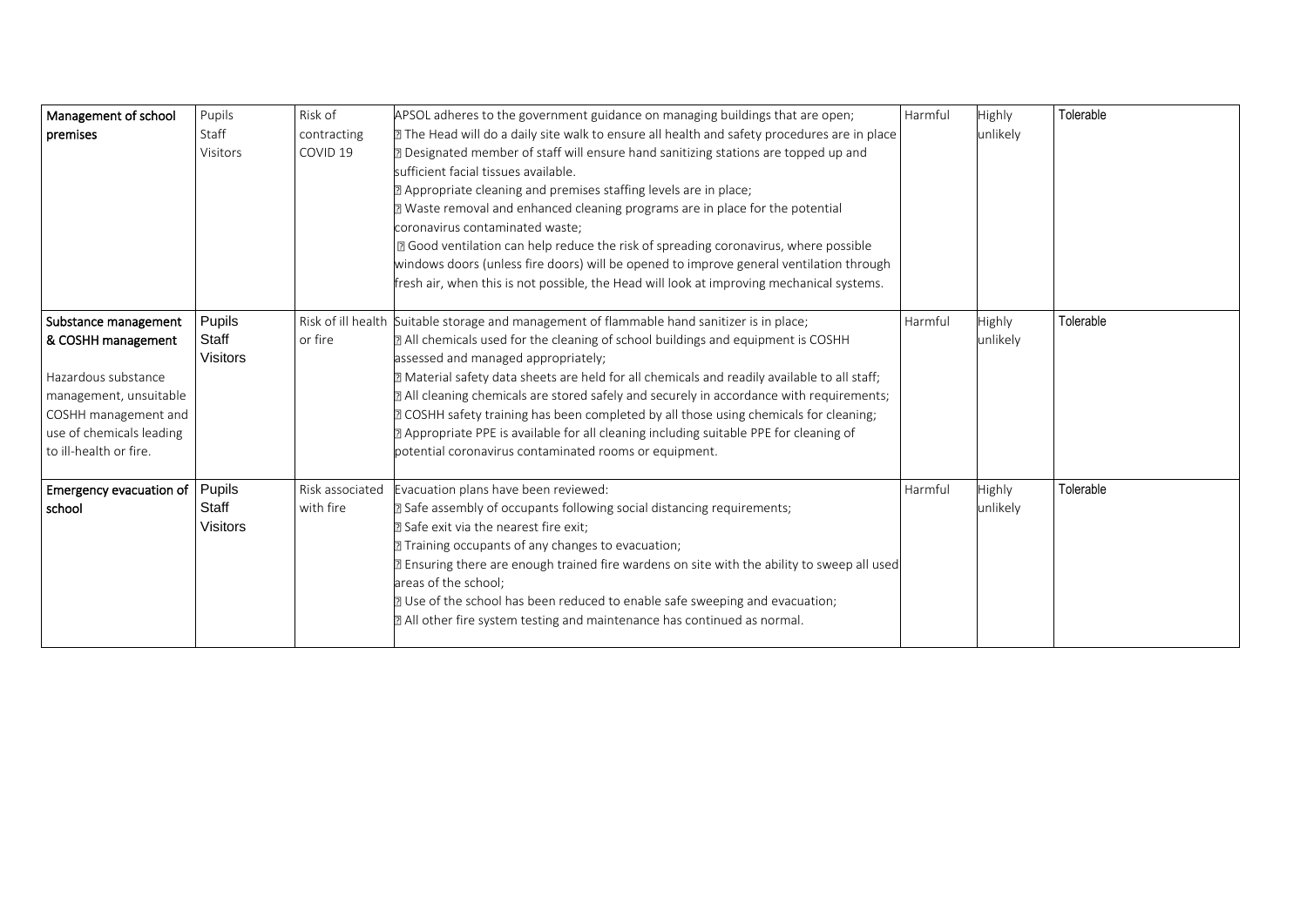| Spread/contraction of      | <b>Pupils Staff</b> | Risk of             | Extremely vulnerable group (Clinically Extremely Vulnerable):                               | Harmful | Highly   | Tolerable |
|----------------------------|---------------------|---------------------|---------------------------------------------------------------------------------------------|---------|----------|-----------|
| COVID-19 for all levels of | Parents             | contracting         | 2 Will follow Government guidance; as included on the Government website or in their        |         | unlikely |           |
| clinically vulnerable      | Visitors            | COVID <sub>19</sub> | personalised shielding letter                                                               |         |          |           |
| groups including BAME      |                     |                     | 2 Will strictly avoid contact with someone who is displaying symptoms of coronavirus        |         |          |           |
| (To be confirmed when      |                     |                     | (COVID-19).                                                                                 |         |          |           |
| Wandsworth advice is       |                     |                     |                                                                                             |         |          |           |
| received)                  |                     |                     | The Government is currently advising people to shield until 1st August 2020 and is          |         |          |           |
|                            |                     |                     | regularly monitoring this position.                                                         |         |          |           |
|                            |                     |                     |                                                                                             |         |          |           |
|                            |                     |                     | 2 Vulnerable group (Clinically Vulnerable):                                                 |         |          |           |
|                            |                     |                     | I if working from home is possible then staff will work from home                           |         |          |           |
|                            |                     |                     | 2 If staff comes to school, they will work in secluded area with minimal contact with other |         |          |           |
|                            |                     |                     | staff and pupils                                                                            |         |          |           |
|                            |                     |                     | 2 Staff will avoid public transport where possible and avoid peak times with PPE provided   |         |          |           |
|                            |                     |                     | (gel, gloves and face covering)                                                             |         |          |           |
|                            |                     |                     | 2 Shielding and protecting vulnerable people in accordance with GOV COVID-19 guidance       |         |          |           |
|                            |                     |                     | https://www.gov.uk/government/publications/guid ance-on-shielding-and-protecting-           |         |          |           |
|                            |                     |                     | extremelyvulnerable-persons-from-covid-19/guidance-onshielding-and-protecting-              |         |          |           |
|                            |                     |                     | extremely-vulnerablepersons-from-covid-19                                                   |         |          |           |
| <b>Staff wellbeing</b>     | Staff               | Mental health       | Staff are up to date on other related guidance and support in relation to themselves and    | Harmful | Highly   | Tolerable |
|                            |                     |                     | students such as stress and wellbeing including:                                            |         | unlikely |           |
|                            |                     |                     | https://www.gov.uk/government/publications/covid-19-guidance-on-supporting-                 |         |          |           |
|                            |                     |                     | children-and-youngpeoples-mental-health-and-wellbeing/guidancefor-parents-and-              |         |          |           |
|                            |                     |                     | carers-on-supporting-children-andyoung-peoples-mental-health-and-wellbeingduring-           |         |          |           |
|                            |                     |                     | the-coronavirus-covid-19-outbreak                                                           |         |          |           |
|                            |                     |                     | Wandsworth counselling information and support for staff especially for those               |         |          |           |
|                            |                     |                     | experiencing loss of relatives due to covid-19 (info4Schools membership)                    |         |          |           |
|                            |                     |                     |                                                                                             |         |          |           |
|                            |                     |                     | 7 There are communication and support networks in place for staff and if there are          |         |          |           |
|                            |                     |                     | particular concerns staff can raise them quickly and effectively;                           |         |          |           |
|                            |                     |                     | 2 Hazard reporting mechanism are in place and easily accessible;                            |         |          |           |
|                            |                     |                     | 7 Talks with staff about the planned changes (E.g. safety measures, timetable changes       |         |          |           |
|                            |                     |                     | and staggered arrival and departure times), have taken place, including discussing          |         |          |           |
|                            |                     |                     | whether additional training would be helpful.                                               |         |          |           |
|                            |                     |                     | a All staff complete the Stress Management eLearning course through EPM                     |         |          |           |
|                            |                     |                     |                                                                                             |         |          |           |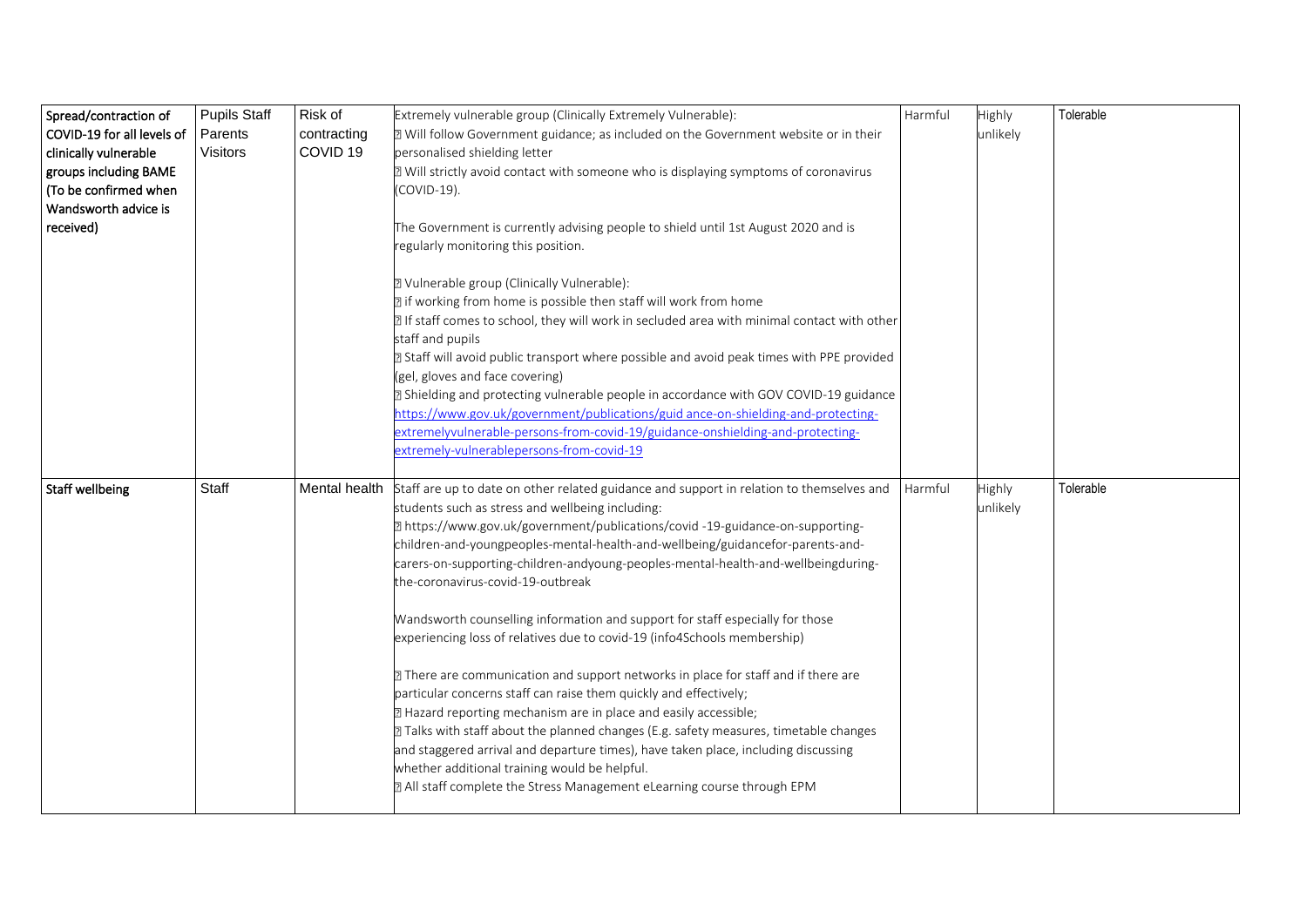| Teaching & Learning of | Pupils Staff | Risk of             | The timetable has been reviewed to carefully consider which lessons or activities can be      | Harmful | Highly   | Tolerable |
|------------------------|--------------|---------------------|-----------------------------------------------------------------------------------------------|---------|----------|-----------|
| <b>PE</b>              |              | contracting         | delivered safely while reducing movement around the school.                                   |         | unlikely |           |
|                        |              | COVID <sub>19</sub> |                                                                                               |         |          |           |
|                        |              |                     | In line with our phase group/bubble arrangement, there will be no assembly of more than       |         |          |           |
|                        |              |                     | one phase bubble (Reception) and PE will only be taught in class bubbles (Reception). All     |         |          |           |
|                        |              |                     | of the previously outlined arrangements for class sizes, transitions, handwashing and         |         |          |           |
|                        |              |                     | hygiene as well as pupil and staff interactions will all apply in the same way to PE lessons, |         |          |           |
|                        |              |                     | in addition to the following measures:                                                        |         |          |           |
|                        |              |                     | sqrtPPE lessons will be delivered by Reception class teachers                                 |         |          |           |
|                        |              |                     | 2 The lessons will be further and more closely (where necessary) supported by the staff       |         |          |           |
|                        |              |                     | already working in the bubble. (Agreed staff/pupil ratios for family groups are already in    |         |          |           |
|                        |              |                     | line with education guidance and also include specialist support for those with additional    |         |          |           |
|                        |              |                     | needs.)                                                                                       |         |          |           |
|                        |              |                     | Staff members allocated to the Reception bubble will be responsible for administering         |         |          |           |
|                        |              |                     | First Aid if necessary (See point 9 on this risk assessment).                                 |         |          |           |
|                        |              |                     |                                                                                               |         |          |           |
|                        |              |                     | <b>E</b> PE will take place in the GF hall – this will be mopped after use.                   |         |          |           |
|                        |              |                     | 2 Any equipment that is used during lessons will be cleaned and thoroughly sanitised          |         |          |           |
|                        |              |                     | before and after each session in line with the guidance: COVID-19: cleaning of non-           |         |          |           |
|                        |              |                     | healthcare settings                                                                           |         |          |           |
|                        |              |                     | 7 During the lessons, the children will be required to adhere to social distancing            |         |          |           |
|                        |              |                     | guidelines and complete their activities in the area they have been allocated.                |         |          |           |
|                        |              |                     | Children may come into school in their PE kits on the days when they do PE. Parents have      |         |          |           |
|                        |              |                     | been communicated of these arrangements via text message. School uniform rules still          |         |          |           |
|                        |              |                     | apply and parents have been reminded that APSOL PE kit consists of black/grey                 |         |          |           |
|                        |              |                     | shorts/tracksuit bottoms/ logo t-shirt and grey logo sweatshirt.                              |         |          |           |
|                        |              |                     | 2 Alternatively, the regular bubble staff will organise the children changing into PE kits,   |         |          |           |
|                        |              |                     | bringing the group to the GF hall and then at the end of the lesson, returning the pupils     |         |          |           |
|                        |              |                     | to their bubble and overseeing changing.                                                      |         |          |           |
|                        |              |                     | 7 The children will have access to drinking water - water bottle dispenser connected In       |         |          |           |
|                        |              |                     | the GF for easy access - children and staff can fill up their personal water bottles as       |         |          |           |
|                        |              |                     | needed.                                                                                       |         |          |           |
|                        |              |                     |                                                                                               |         |          |           |
|                        |              |                     |                                                                                               |         |          |           |
|                        |              |                     |                                                                                               |         |          |           |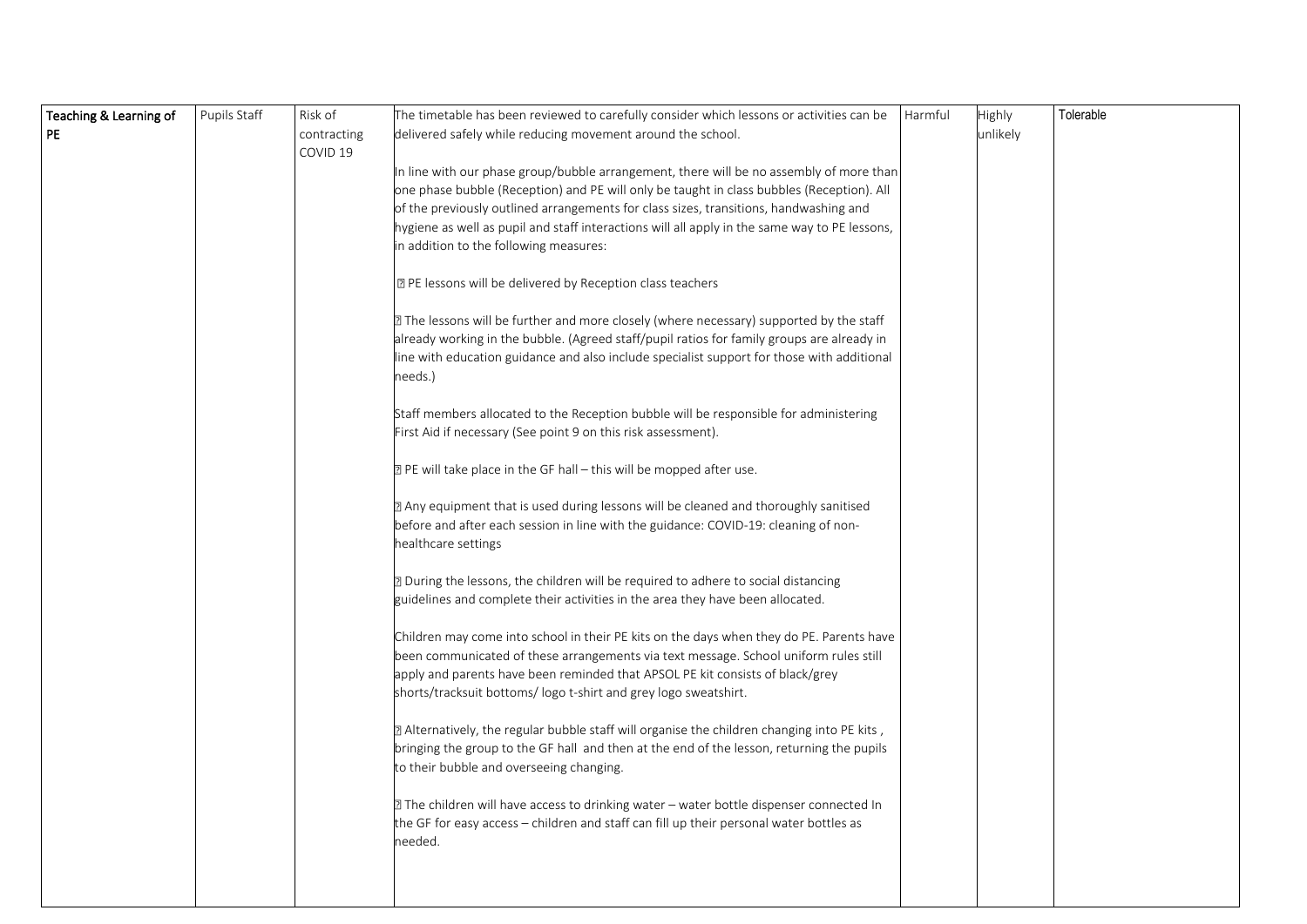|                                  |                 |                                    | All other classroom controls are the same as in the class bubbles:<br>*Students are kept in small groups as they cannot socially distance themselves at all times<br>and the class group will not interact with other groups within the school;<br>*Hand washing is completed before and after use by each family group in the PE session<br>'Students are allocated their own PE equipment where needed and are not encouraged<br>o share;<br>*Students are regularly reminded not to touch their or other students faces;<br>*PE equipment has been reduced and equipment with intricate parts have been removed<br>in order to enable successful and effective cleaning of all surfaces;<br>The PE offer will continue to be reviewed.                                                                                                                                         |         |                    |           |
|----------------------------------|-----------------|------------------------------------|-----------------------------------------------------------------------------------------------------------------------------------------------------------------------------------------------------------------------------------------------------------------------------------------------------------------------------------------------------------------------------------------------------------------------------------------------------------------------------------------------------------------------------------------------------------------------------------------------------------------------------------------------------------------------------------------------------------------------------------------------------------------------------------------------------------------------------------------------------------------------------------|---------|--------------------|-----------|
| Teaching of computing            | Pupils<br>Staff | Risk of<br>contracting<br>COVID 19 | In line with DfE guidance (11/06/20) Reception bubble will be able to access the ipad<br>rolley as there are no other bubbles using this equipment.<br>7 The i-pad trolley will be cleaned at the end of each session and again at the end of the<br>school day by the contracted cleaners, in line with COVID19: cleaning of non-healthcare<br>settings<br>I The lessons will take place in the bubble classrooms (Reception areas).<br>I Each pupil will use their own ipad/tablet. These will be wiped after use.<br>I Windows in the room will be opened to allow air flow.<br>7 The bubble group will be supervised by their regular bubble adults as usual<br>Pupils will be encouraged to wash their hands before and after use.                                                                                                                                           | Harmful | Highly<br>unlikely | Tolerable |
| Food handling and<br>preparation | Pupils<br>Staff | Risk of<br>contracting<br>COVID 19 | The Catering Manager has reviewed and implemented the Guidance for food businesses<br>on coronavirus (COVID-19)<br>• The Catering Manager has reviewed and implemented FSA guidance on good hygiene<br>practices in food preparation and PHE guidance<br>. The HACCP processes and waste disposal arrangements have been reviewed to reduce<br>the spread of coronavirus<br>School meals will be transported from a mother kitchen at a different setting and served<br>in line with Government guidance<br>ood for the breakfast club and after school club will be stored and prepared in line with<br>covid guidance. Children's food will be served in individual plates not as sharing plates eg<br>for toast and fruit.<br>Staff will wear gloves throughout food serving and handling.<br>*All surfaces will be cleaned after use and hall will be mopped after every use. | Harmful | Highly<br>unlikely | Tolerable |
| <b>Educational visits</b>        | pupils<br>Staff | Risk of<br>contracting<br>COVID-19 | There are no residential or trips abroad.<br>There will be no trips during term 1.<br>Trips after this point will follow strict government and local authority advice.                                                                                                                                                                                                                                                                                                                                                                                                                                                                                                                                                                                                                                                                                                            | Harmful | Highly<br>unlikely | Tolerable |